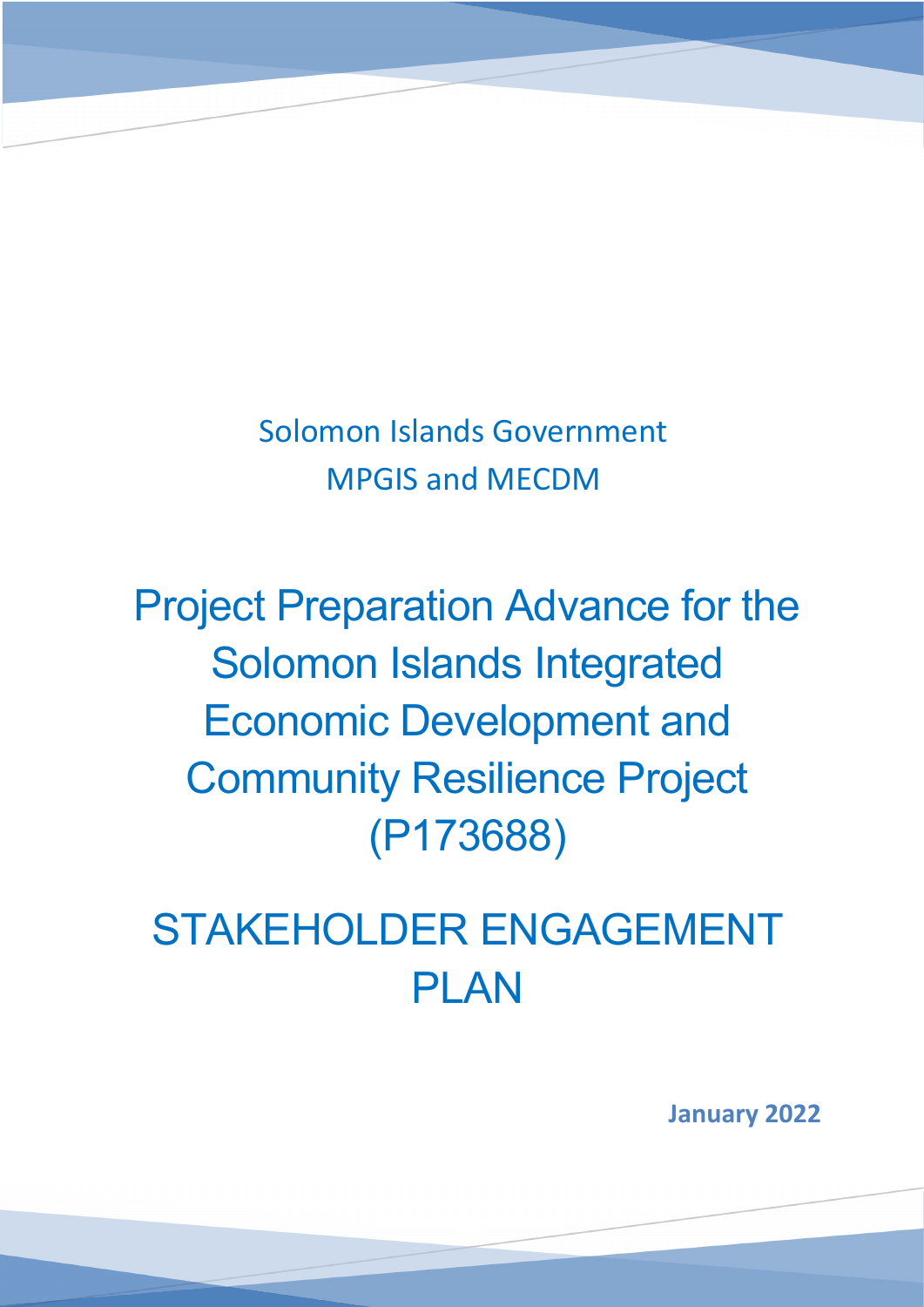# **Quality Information**

| Document    | PPA - Stakeholder Engagement Plan - Revision B |
|-------------|------------------------------------------------|
| Date        | 15 September 2021                              |
| Prepared by | Nicola Fooks, International E&S Specialist     |
| Reviewed    | Joyce Onguglo; Bonnie Cavanough                |

# **Revision History**

| Revision | <b>Revision Date</b> | Details                   | <b>Revision By</b> |
|----------|----------------------|---------------------------|--------------------|
|          | 9 September 2021     | First draft for review    | Nicola Fooks       |
|          | 15 September 2021    | l Second draft for review | Nicola Fooks       |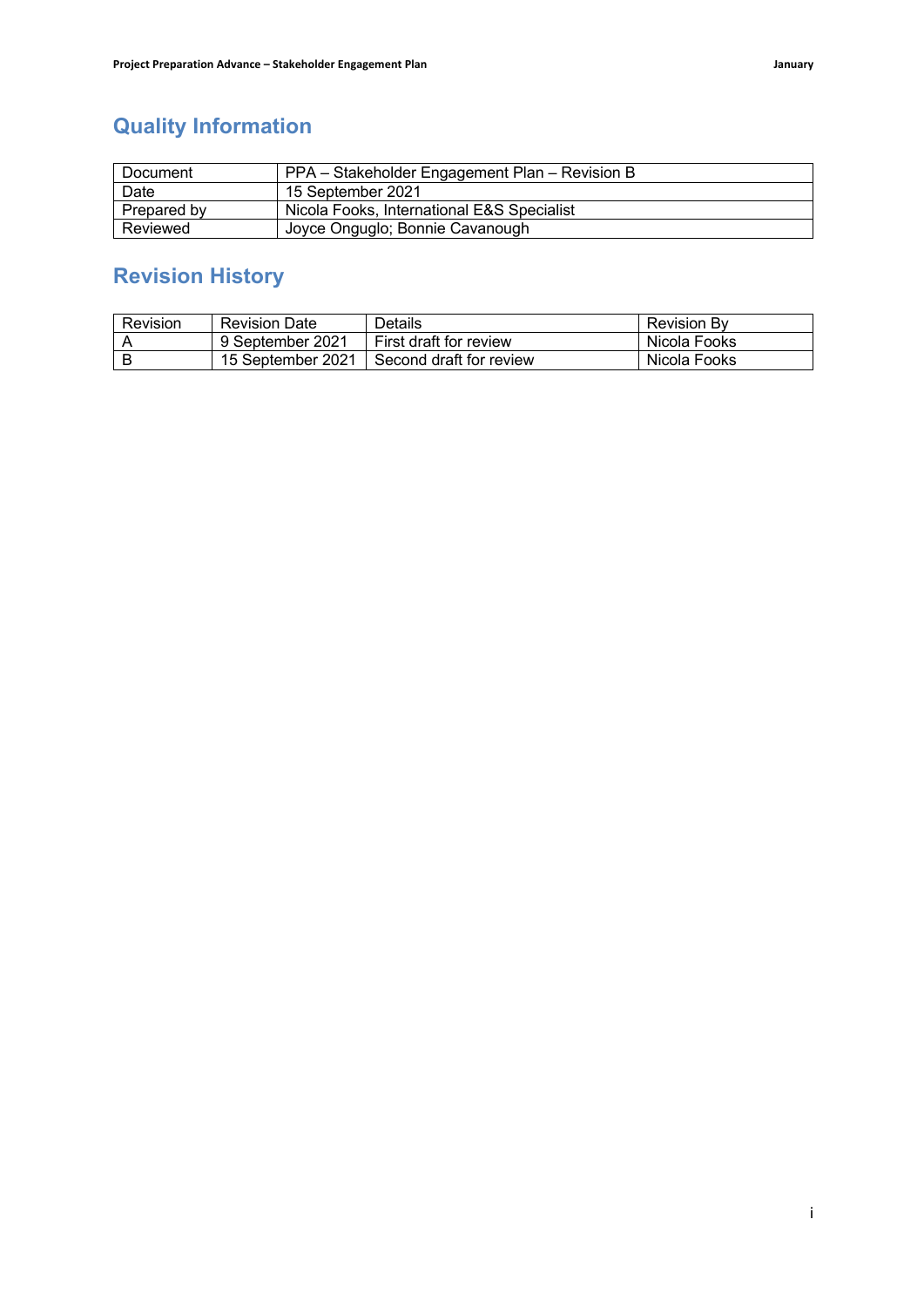| <b>ESF</b>   | Environmental and Social Framework (World Bank)                                                  |
|--------------|--------------------------------------------------------------------------------------------------|
| E&S          | <b>Environmental and Social</b>                                                                  |
| <b>ESCP</b>  | <b>Environment and Social Commitment Plan</b>                                                    |
| <b>ESS</b>   | Environmental and Social Standard                                                                |
| <b>SIG</b>   | Solomon Islands Government                                                                       |
| <b>GRM</b>   | Grievance Redress Mechanism                                                                      |
| ΙA           | Implementing Agencies (SIG Ministries responsible for implementing the PPA –<br>MECDM and MPGIS) |
| <b>IDA</b>   | International Development Association                                                            |
| <b>IEDCR</b> | Integrated Economic Development and Community Resilience                                         |
| <b>MECDM</b> | Ministry of Climate Change, Disaster Management and Meteorology                                  |
| <b>MPGIS</b> | Ministry of Provincial Government and Institutional Strengthening and Environment                |
| OHS          | Occupation Health and Safety                                                                     |
| <b>PPA</b>   | <b>Project Preparation Advance</b>                                                               |
| SEP          | Stakeholder Engagement Plan                                                                      |
| <b>SIG</b>   | Solomon Islands Government                                                                       |
| WB           | World Bank                                                                                       |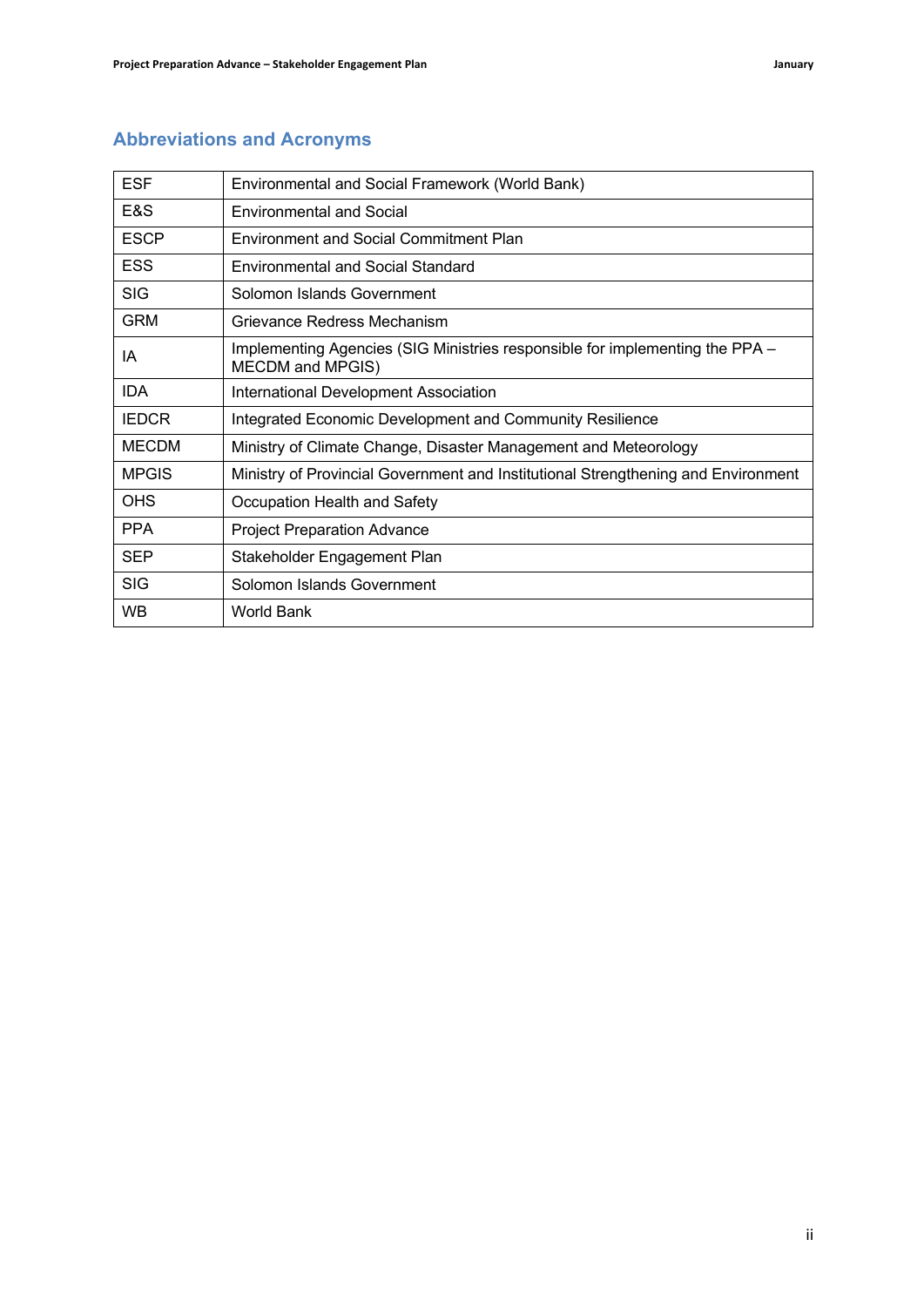## **TABLE OF CONTENTS**

| $\mathbf{1}$   |                                                                      |  |
|----------------|----------------------------------------------------------------------|--|
| $\overline{2}$ |                                                                      |  |
| 3              | STAKEHOLDER ENGAGEMENT ACTIVITIES PRIOR TO DEVELOPMENT OF THE SEP. 1 |  |
| 4              |                                                                      |  |
| 5              |                                                                      |  |
| 6              |                                                                      |  |
| 6.1            |                                                                      |  |
| 6.2            |                                                                      |  |
| 6.3            |                                                                      |  |
| 7              |                                                                      |  |
| 8              |                                                                      |  |
|                |                                                                      |  |
|                |                                                                      |  |
|                |                                                                      |  |
|                |                                                                      |  |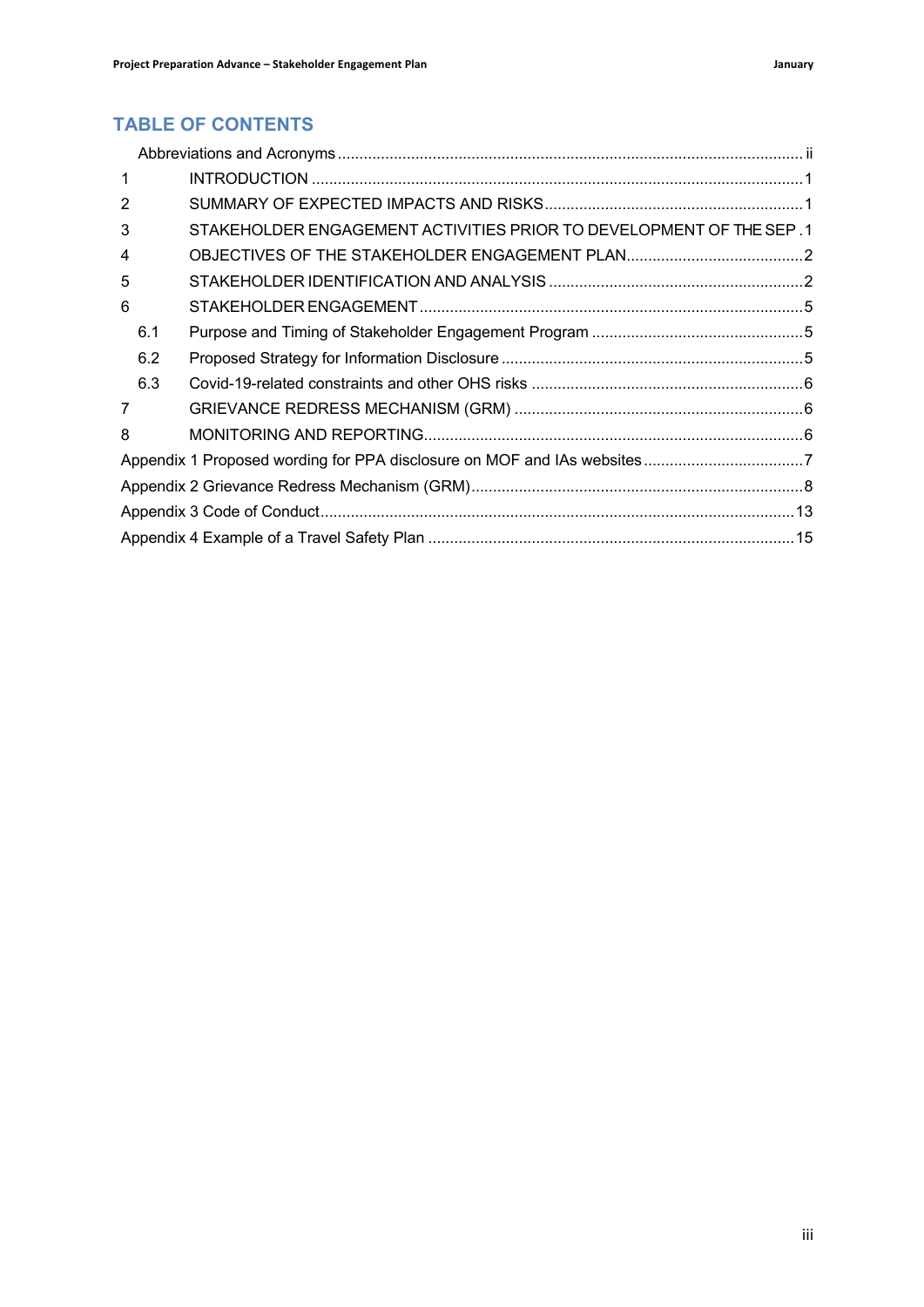### **1 INTRODUCTION**

The Solomon Islands Government (SIG) is requesting access to funds from the World Bank's (WB) International Development Association (IDA) by way of a Project Preparation Advice (PPA) that will be used to plan the Integrated Economic Development and Community Resilience Project (IEDCR) (P173688). The funds will be used to recruit staff to prepare documentation required as part of preparation stage of the IEDCR Project. Some consultation may also be required as part of the document review process.

The Implementing Agencies (IA) for the PPA are the Ministry of Provincial Government and Institutional Strengthening and Environment (MPGIS) and the Ministry of Climate Change, Disaster Management and Meteorology (MECDM).

Work on the PPA falls under the World Bank Environmental and Social Framework (ESF), which requires that SIG to prepare environmental and social (E&S) instruments for the activities that could be funded under the PPA. These instruments are:

- 1. Environmental and Social Commitment Plan (ESS1)
- 2. Stakeholder Engagement Plan (ESS10), which will also cover the minor labour risks (ESS2) for the PPA activities.

This Document is the Stakeholder Engagement Plan (SEP).

### **2 SUMMARY OF EXPECTED IMPACTS AND RISKS**

The activities that are expected to be funded by the PPA are generally office-based and do have external or third-party impacts. The activities include:

- Recruitment of staff (project manager, senior finance officer, procurement officer, environmental specialist, social specialist, operations manual specialist) to:
	- Prepare key E&S documents
	- Prepare a Work Plan and Project Budget
	- Prepare a Project Procurement Strategy Document and Procurement Plan
	- Participate in regular meetings with the IDA task team
	- Carry out local consultations
- Procurement of IT equipment.

Review of the planned PPA activities against the Environmental and Social Standards (ESS) identified risks relating to labour management associated with the recruitment and hire of technical staff to prepare documentation. The key labour risk that may be associated with the PPA activities relate to the requirements for a general understanding and implementation of occupational health and safety (OHS) and this is addressed in Section 6.3 of this Stakeholder Engagement Plan (SEP).

In addition, preparation of E&S instruments may require interaction with stakeholders, with the possibility of adverse perceptions relating to cultural sensitivity or other communications-related impacts, and these risks are addressed via implementation of this SEP..

## **3 STAKEHOLDER ENGAGEMENT ACTIVITIES PRIOR TO DEVELOPMENT OF THE STAKEHOLDER ENGAGMENT PLAN**

No consultation or disclosure activities relating to the PPA have been undertaken to date. Consultation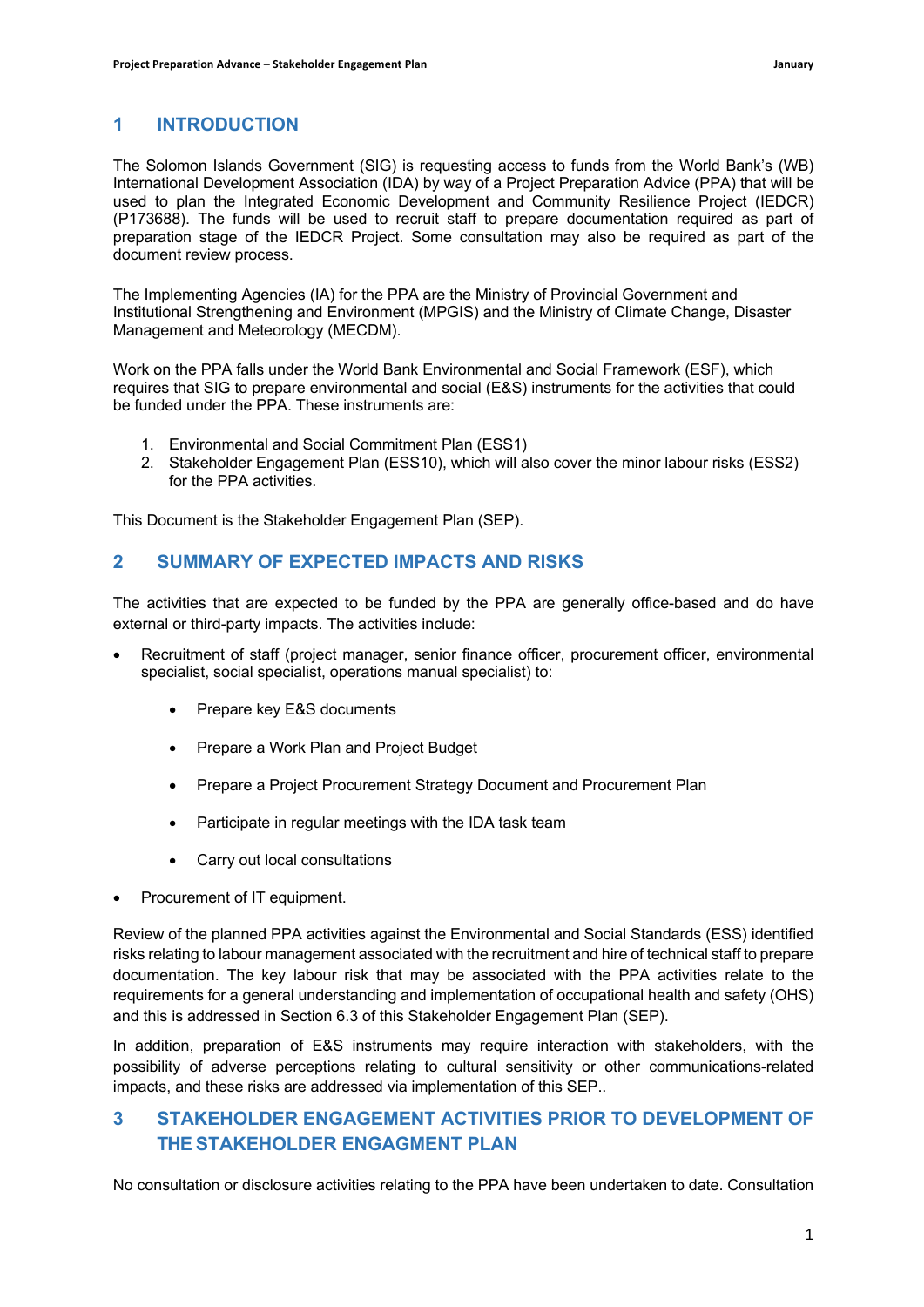and disclosure relating to the broader IEDCR Project has occurred over two missions:

- Identification Mission: August / September 2020
- Preparation Mission: September 2021

#### **4 OBJECTIVES OF THE STAKEHOLDER ENGAGEMENT PLAN**

The objectives of ESS10 are:

- To establish a systematic approach to stakeholder engagement that will help a project identify stakeholders and build and maintain a constructive relationship with them, in particular with project-affected parties.
- To assess the level of stakeholder interest and support for the project and to enable stakeholders' views to be considered in project design and environmental and social performance.
- To promote and provide means for effective and inclusive engagement with project-affected parties throughout the project life cycle on issues that could potentially affect them.
- To ensure that appropriate project information on environmental and social risks and impacts is disclosed to stakeholders in a timely, understandable, accessible, meaningful and appropriate manner and format.
- To provide project-affected parties with accessible and inclusive means to raise issues and grievances, and allow projects to respond to and manage such grievances.

The PPA funding will be used to prepare a detailed stakeholder engagement plan for the IEDCR Project that will cover the points above. Activities relating to implementation of the IEDCR Project Stakeholder Engagement Plan are not included in this document as they will not be funded by the PPA.

The specific objective of this PPA Stakeholder Engagement Plan is to detail the following as they relate to the limited activities that will be funded by the PPA:

- Stakeholder identification and analysis
- Proposed stakeholder engagement
- Management of OHS risks associated with engagement
- Implementation
- Grievance redress mechanism

#### **5 STAKEHOLDER IDENTIFICATION AND ANALYSIS**

Stakeholder analysis determines the likely relationship between stakeholders and a project and assists to identify the appropriate consultation methods for each stakeholder group during the life of the project. Given the PPA funding will be used to develop a strategy that will outline how broader stakeholder will be undertaken for the IEDCR Project but not used to fund this consultation, the stakeholders for the PPA are limited to Project Partners and Other Interested Parties. Other stakeholders, such as people or groups likely to be affected by the project and vulnerable segments of population, will be identified in the IEDCR Project Stakeholder Engagement Plan. Project Partners are defined as stakeholders that contribute to the execution and implementation of a project, or in this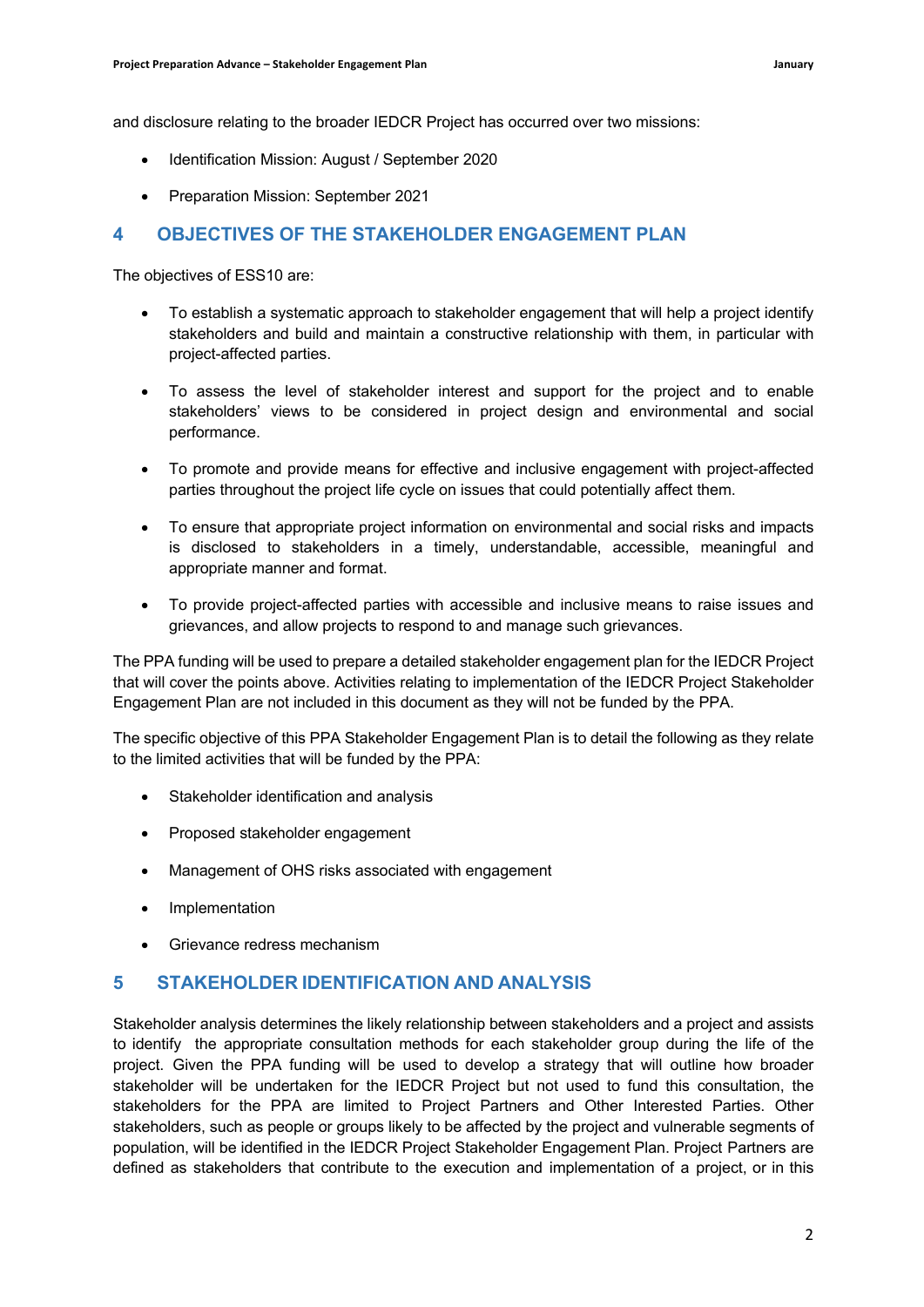case, PPA. Project partners identified for the PPA are:

- Government Ministries, Departments and Agencies
- Existing relevant development programs
- Non-Government Organisations
- The World Bank
- Other development partners
- Consultants.

The identified groups are further described in Table 1 along the type of engagement that is proposed. Additional stakeholders may be identified during the PPA and this plan updated accordingly.

#### *Table 1 PPA Key stakeholders*

| <b>Groups</b>                        | Organisation                                         | Type of consultation/engagement                                                                                                    |  |  |  |
|--------------------------------------|------------------------------------------------------|------------------------------------------------------------------------------------------------------------------------------------|--|--|--|
| <b>Project Partners</b>              |                                                      |                                                                                                                                    |  |  |  |
|                                      | <b>MPGIS</b>                                         | All documents and PPA holding statement (Appendix 1) to be<br>uploaded to MPGIS Website                                            |  |  |  |
|                                      | <b>MEDCM</b>                                         | All documents and PPA holding statement (Appendix 1) to be<br>uploaded to MEDCM Website                                            |  |  |  |
|                                      | National Planning<br>and Development<br>Cooperation  | Disclosure on IA and IDA websites and face to face<br>discussions when opportunities arise during the normal<br>course of business |  |  |  |
| <b>SIG Ministries</b><br>and Offices | Ministry of Finance<br>and Treasury                  | Disclosure on IA and IDA websites and face to face<br>discussions when opportunities arise during the normal<br>course of business |  |  |  |
|                                      | Ministry of<br>Agriculture and<br>Finance            | Disclosure on IA and IDA websites and face to face<br>discussions when opportunities arise during the normal<br>course of business |  |  |  |
|                                      | <b>National Disaster</b><br><b>Management Office</b> | Disclosure on IA and IDA websites and face to face<br>discussions when opportunities arise during the normal<br>course of business |  |  |  |
|                                      | <b>Central Islands</b><br>Provincial<br>Government   | Disclosure on IA and IDA websites and face to face<br>discussions when opportunities arise during the normal<br>course of business |  |  |  |
|                                      | <b>Choiseul Provincial</b><br>Government             | Disclosure on IA and IDA websites and face to face<br>discussions when opportunities arise during the normal<br>course of business |  |  |  |
| Provincial                           | Guadalcanal<br>Provincial<br>Government              | Disclosure on IA and IDA websites and face to face<br>discussions when opportunities arise during the normal<br>course of business |  |  |  |
| governments                          | <b>Isabel Provincial</b><br>Government               | Disclosure on IA and IDA websites and face to face<br>discussions when opportunities arise during the normal<br>course of business |  |  |  |
|                                      | Makira-Ulawa<br>Provincial<br>Government             | Disclosure on IA and IDA websites and face to face<br>discussions when opportunities arise during the normal<br>course of business |  |  |  |
|                                      | <b>Malaita Provincial</b><br>Government              | Disclosure on IA and IDA websites and face to face<br>discussions when opportunities arise during the normal<br>course of business |  |  |  |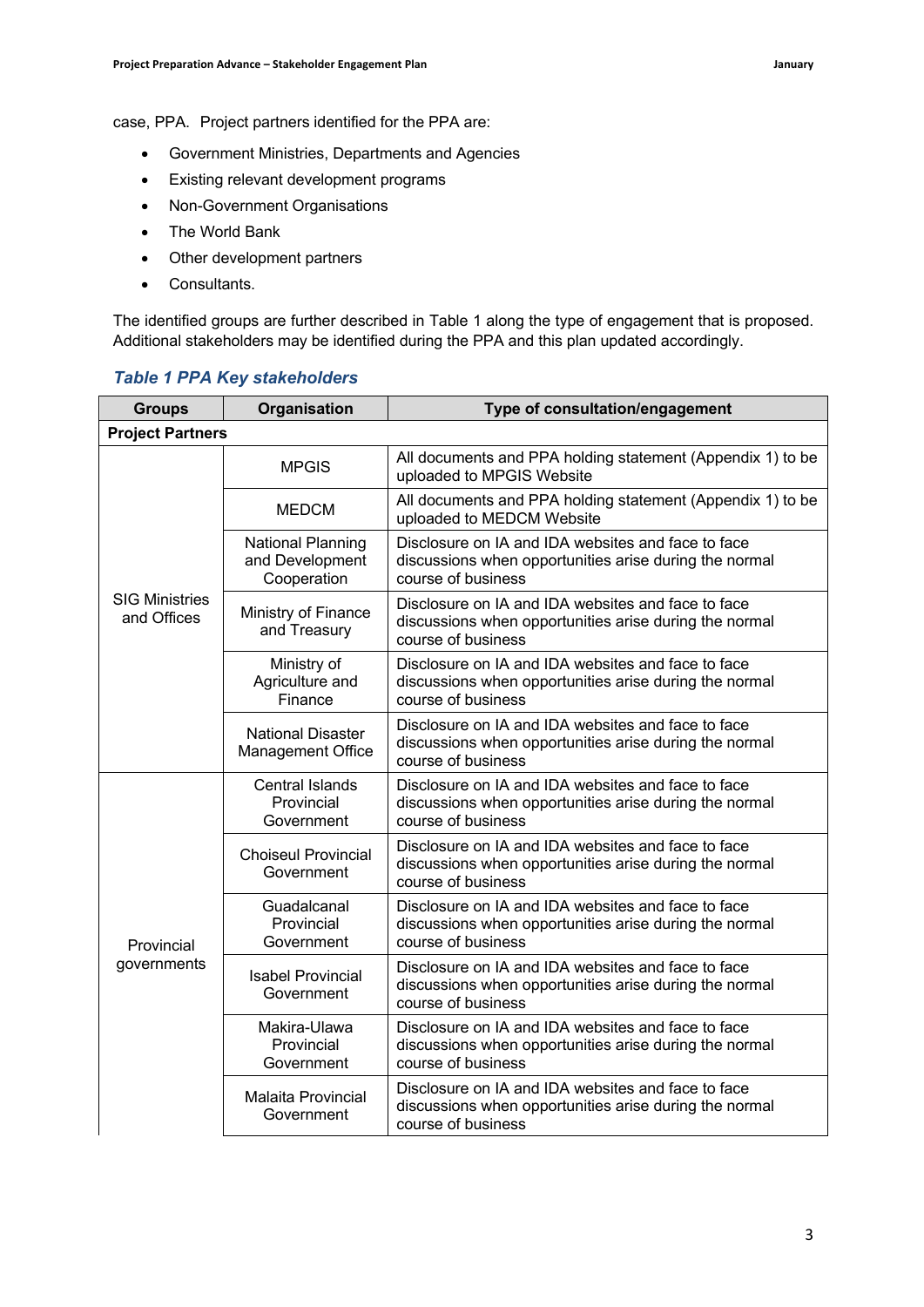| <b>Groups</b>                       | Organisation                                                                           | Type of consultation/engagement                                                                                                                                                                                                                                                                                                                                                               |
|-------------------------------------|----------------------------------------------------------------------------------------|-----------------------------------------------------------------------------------------------------------------------------------------------------------------------------------------------------------------------------------------------------------------------------------------------------------------------------------------------------------------------------------------------|
|                                     | Rennell and Bellona<br>Provincial<br>Government                                        | Disclosure on IA and IDA websites and face to face<br>discussions when opportunities arise during the normal<br>course of business                                                                                                                                                                                                                                                            |
|                                     | <b>Temotu Provincial</b><br>Government                                                 | Disclosure on IA and IDA websites and face to face<br>discussions when opportunities arise during the normal<br>course of business                                                                                                                                                                                                                                                            |
|                                     | <b>Western Provincial</b><br>Government                                                | Disclosure on IA and IDA websites and face to face<br>discussions when opportunities arise during the normal<br>course of business                                                                                                                                                                                                                                                            |
|                                     | <b>Rural Development</b><br>Program II                                                 | Disclosure on IA and IDA websites and face to face<br>discussions when opportunities arise during the normal<br>course of business                                                                                                                                                                                                                                                            |
| Existing<br>relevant                | Community<br><b>Resilience to Climate</b><br><b>Change and Disaster</b><br><b>Risk</b> | Disclosure on IA and IDA websites and face to face<br>discussions when opportunities arise during the normal<br>course of business                                                                                                                                                                                                                                                            |
| development<br>programs             | Community<br>Governance and<br>Grievance<br>Management                                 | Disclosure on IA and IDA websites and face to face<br>discussions when opportunities arise during the normal<br>course of business                                                                                                                                                                                                                                                            |
|                                     | <b>Provincial Capacity</b><br>Development Fund                                         | Disclosure on IA and IDA websites and face to face<br>discussions when opportunities arise during the normal<br>course of business                                                                                                                                                                                                                                                            |
| Non-<br>Government<br>Organisations | Non identified                                                                         | Disclosure on IA and IDA websites                                                                                                                                                                                                                                                                                                                                                             |
|                                     | <b>IDA</b>                                                                             | All documents and to be uploaded to IDA's website                                                                                                                                                                                                                                                                                                                                             |
|                                     | Local Office                                                                           | To be included in correspondence and updates of progress                                                                                                                                                                                                                                                                                                                                      |
| <b>World Bank</b>                   | <b>International Finance</b><br>Corporation                                            | Disclosure on IA and IDA websites and face to face<br>discussions when opportunities arise during the normal<br>course of business                                                                                                                                                                                                                                                            |
|                                     | <b>Australian Department</b><br>of Foreign Affairs and<br>Trade                        | Disclosure on IA and IDA websites and face to face<br>discussions when opportunities arise during the normal<br>course of business                                                                                                                                                                                                                                                            |
| Other                               | New Zealand<br>Ministry of Foreign<br><b>Affairs and Trade</b>                         | Disclosure on IA and IDA websites and face to face<br>discussions when opportunities arise during the normal<br>course of business                                                                                                                                                                                                                                                            |
| Development<br>Partners             | European Union                                                                         | Disclosure on IA and IDA websites and face to face<br>discussions when opportunities arise during the normal<br>course of business                                                                                                                                                                                                                                                            |
|                                     | <b>United Nations</b><br><b>Capital Development</b><br>Fund                            | Disclosure on IA and IDA websites and face to face<br>discussions when opportunities arise during the normal<br>course of business                                                                                                                                                                                                                                                            |
| Consultants                         | Local and<br>international<br>consultants hired for<br>the PPA                         | Consultants will be involved in preparing and revieing the<br>documentation funded by the PPA, including the IECDR<br>Stakeholder Engagement Plan. Details of the PPA will be<br>included in their term of reference and/or employment<br>contracts. Consultants will likely also participate in meetings,<br>etc., relating to the review and disclosure of the PPA funded<br>documentation. |
| <b>Other interested parties</b>     |                                                                                        |                                                                                                                                                                                                                                                                                                                                                                                               |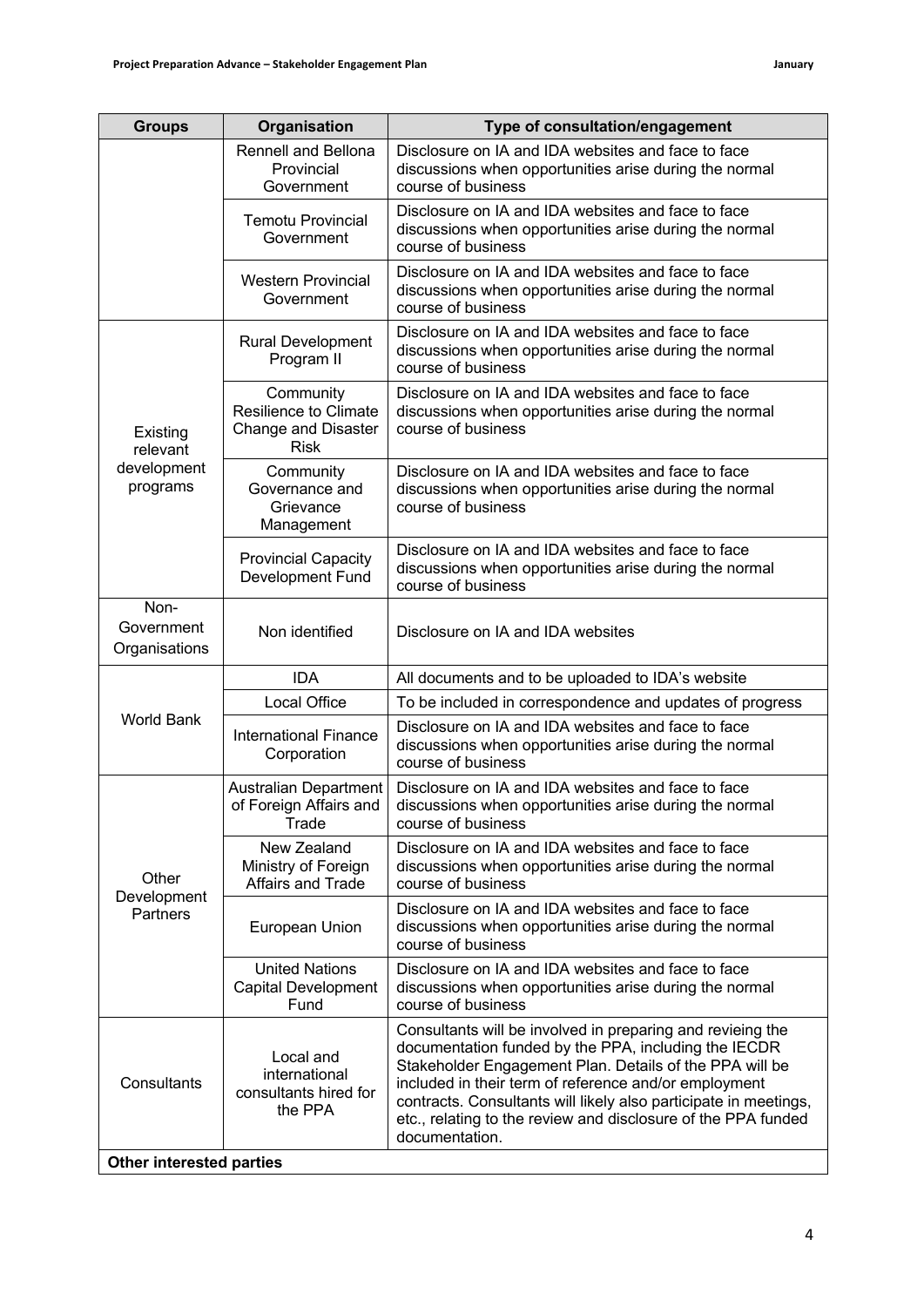| <b>Groups</b> | <b>Organisation</b> | Type of consultation/engagement |
|---------------|---------------------|---------------------------------|
| All           | Non identified      | Disclosure on IA websites       |

## **6 STAKEHOLDER ENGAGEMENT**

### 6.1 Purpose and Timing of Stakeholder Engagement Program

The PPA is advance funding released during the preparation phase of the IEDCR Project to fund the formulation of documentation required for the IEDCR Project to move to the implementation phase. The implementation phase will not be funded by the PPA. Therefore, the stakeholder engagement proposed for the PPA is limited to:

- Awareness and disclosure of the PPA.
- Dissemination of the draft documentation prepared under the PPA to a limited range of project partners for their feedback.
- Disclosure of final documentation prepared under the PPA.

Table 2 below details the engagement activities and indicative timing of these activities.

| <b>Indicative timing</b>    | <b>Activity/action</b>                                                                                                                                                                           | <b>Responsibilities</b>                                                                               |
|-----------------------------|--------------------------------------------------------------------------------------------------------------------------------------------------------------------------------------------------|-------------------------------------------------------------------------------------------------------|
| September /<br>October 2021 | Details of PPA funding (Appendix 1),<br>including the Environmental and Social<br>Commitment Plan (ESCP) and this<br>Stakeholder Engagement Plan (SEP),<br>to be uploaded to IA and IDA websites | IAs and IDA                                                                                           |
| October 2021                | Prepare strategy for disclosure of draft<br>documentation prepared using PPA<br>funding                                                                                                          | International and Local E&S<br>Specialists to prepare daft strategy.<br>IDA and IAs to review.        |
| January / February<br>2022  | Undertake consultation with<br>stakeholders regarding draft<br>documentation in line with strategy<br>prepared (above) to obtain feedback                                                        | IDA and IAs to facilitate consultation.<br>International and Local E&S<br>Specialists to participate. |
| March 2022                  | Final documentation prepared using<br>PPA funding to be uploaded to IA and<br><b>IDA</b> websites                                                                                                | IAs and IDA                                                                                           |

#### *Table 2 Stakeholder engagement program*

## 6.2 Proposed Strategy for Information Disclosure

This Stakeholder Engagement Plan' s fundamental role is to ensure that the proposal for PPA funding be disclosed to facilitate transparency around the development of WB Projects. Therefore, the stakeholder engagement will focus on '**Information Dissemination, Sharing and Awareness'** to inform and update stakeholders on the PPA status, actions taken and results. This will be delivered through websites or face to face methods during discussions on activities with the various IAs.

Appendix 1 details a draft statement that will be used as an introduction to the PPA funding activities. The following documents, when approved by the WB, will be added to the IA and IDA websites:

- Environmental and Social Commitment Plan
- Stakeholder Engagement Plan (i.e., this document).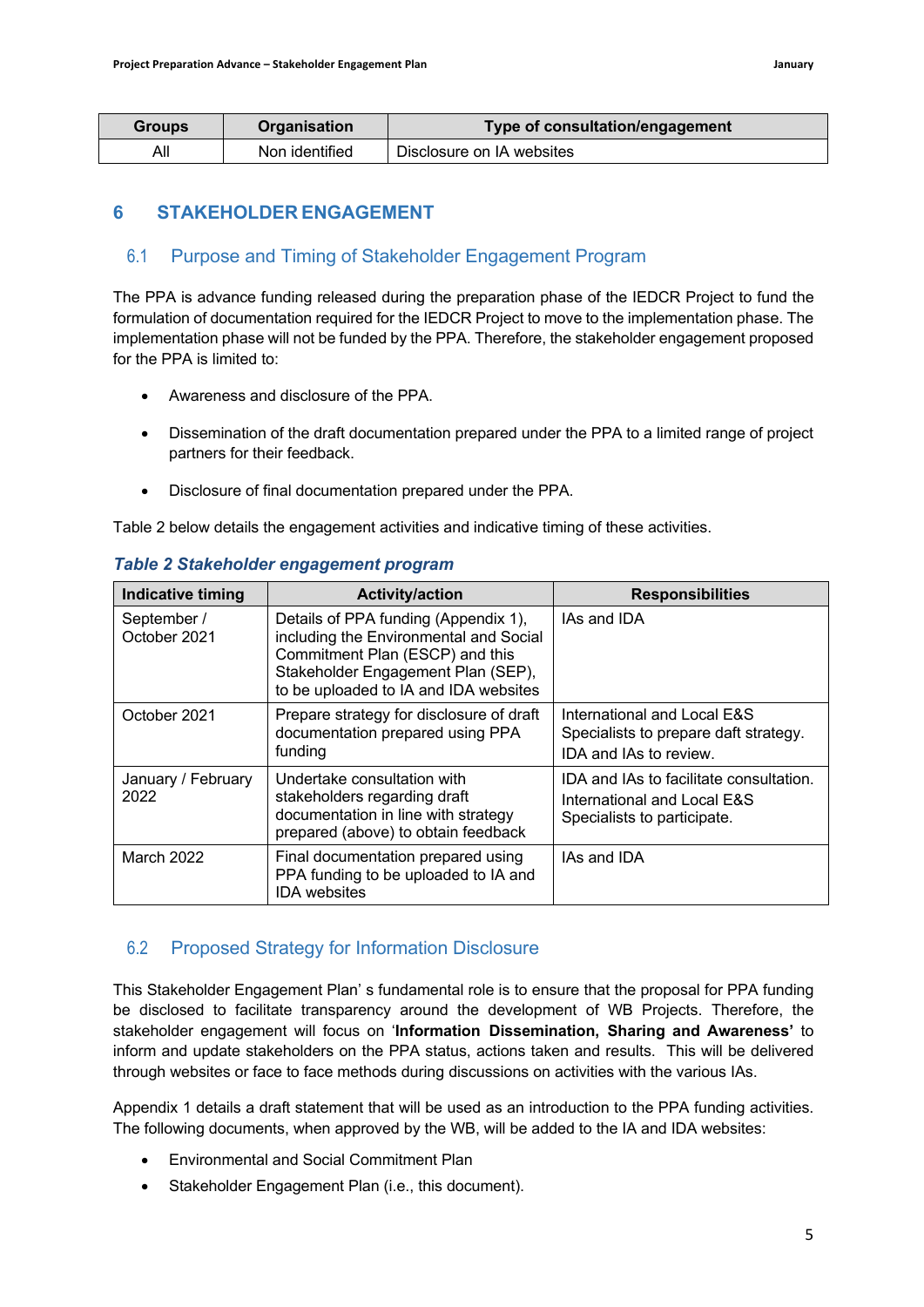The final documentation prepared using the PPA funding will also be disclosed on the IA and IDA websites.

## 6.3 Covid-19-related constraints and other OHS risks

SIG has imposed restrictions and measures have been set up to manage COVID-19. The activities under the PPA will follow the requirements of the SIG in terms of physical distancing, wearing of personal protective equipment, nature and scale of public and private gatherings and other measures as per the COVID-19 response protocols of SIG. Consultations may continue with the use of phone, email, voice or video conferencing, social media and other measures that would achieve the goals of physical distancing.

Other OHS risks relate to travel to and around the Solomon Islands, should site visits be required or travel to participate in meetings or stakeholder engagement activities. This includes fatigue, working in hot humid climates and in the tropical sun, random acts of harassment or violence, petty theft, working near or on water, traffic accidents and COVID-19 transmission risks. In addition, the management of social and cultural risks, such as entering private property without permission, working on religious days, inappropriate clothing and behaviour, and workplace interactions among workers and management, will be required. To address these risks for PPA activities, a Code of Conduct (Appendix 3) and Travel Safety Plan (Appendix 4) have been prepared.

## **7 GRIEVANCE REDRESS MECHANISM**

A formal PPA-related Grievance Mechanism (GM) is in place with the current IAs and will be used for any PPA related grievances. Processes for documenting complaints and concerns have been specified, including time commitments to resolve issues. The process for the GRM is detailed in Appendix 2 of this SEP.

## **8 MONITORING AND REPORTING**

Then International E&S Specialist will monitor and report on any issues related to any E&S issues for the PPA.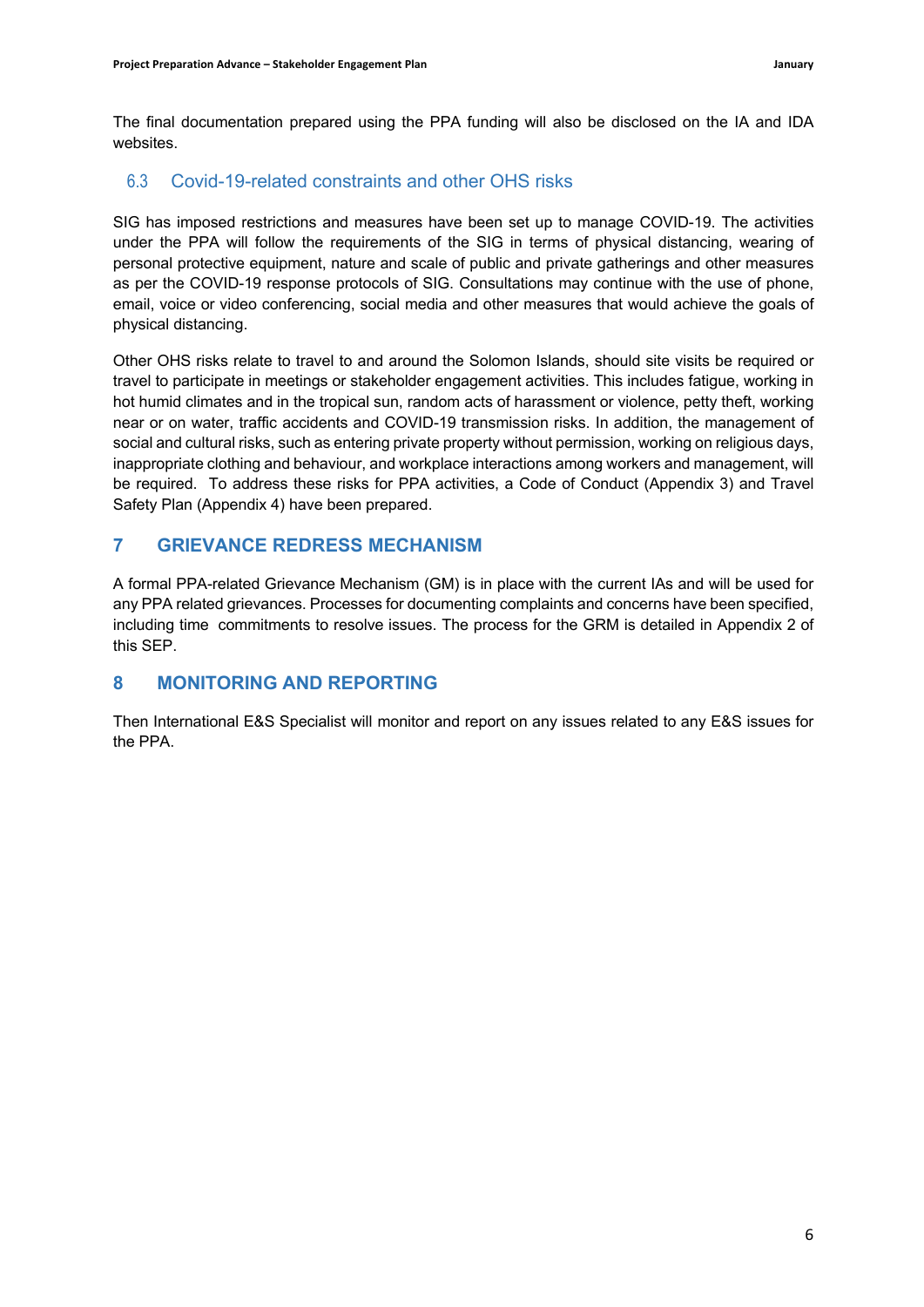## **Appendix 1 Proposed wording for PPA disclosure on MOF and IAs websites**

In September 2021, the Minister of Finance and Treasury requested the World Bank advance funds for the development a new World Bank projects under the World Bank International Development Association (IDA 19). These funds are referred to as a Project Preparation Advance (PPA) and will be used to prepare documents and administrative requirements for key preparatory work to for the proposed Solomon Islands Integrated Economic Development and Community Resilience (IEDCR) Project.

The following documents have been prepared for the approval of the PPA and are available on the links below:

- Environmental and Social Commitment Plan
- Stakeholder Engagement Plan

The funds will be used for:

- Recruitment of staff (project manager, senior finance officer, procurement officer, environmental specialist, social specialist, operations manual specialist) to:
	- o Prepare key safeguard documents
	- o Prepare a Work Plan and Project Budget
	- o Prepare a Project Procurement Strategy Document and Procurement Plan
	- o Participate in regular meetings with the IDA task team
	- o Carry out local consultations
- Procurement of IT equipment.

For further enquiries contact *[insert contact details]*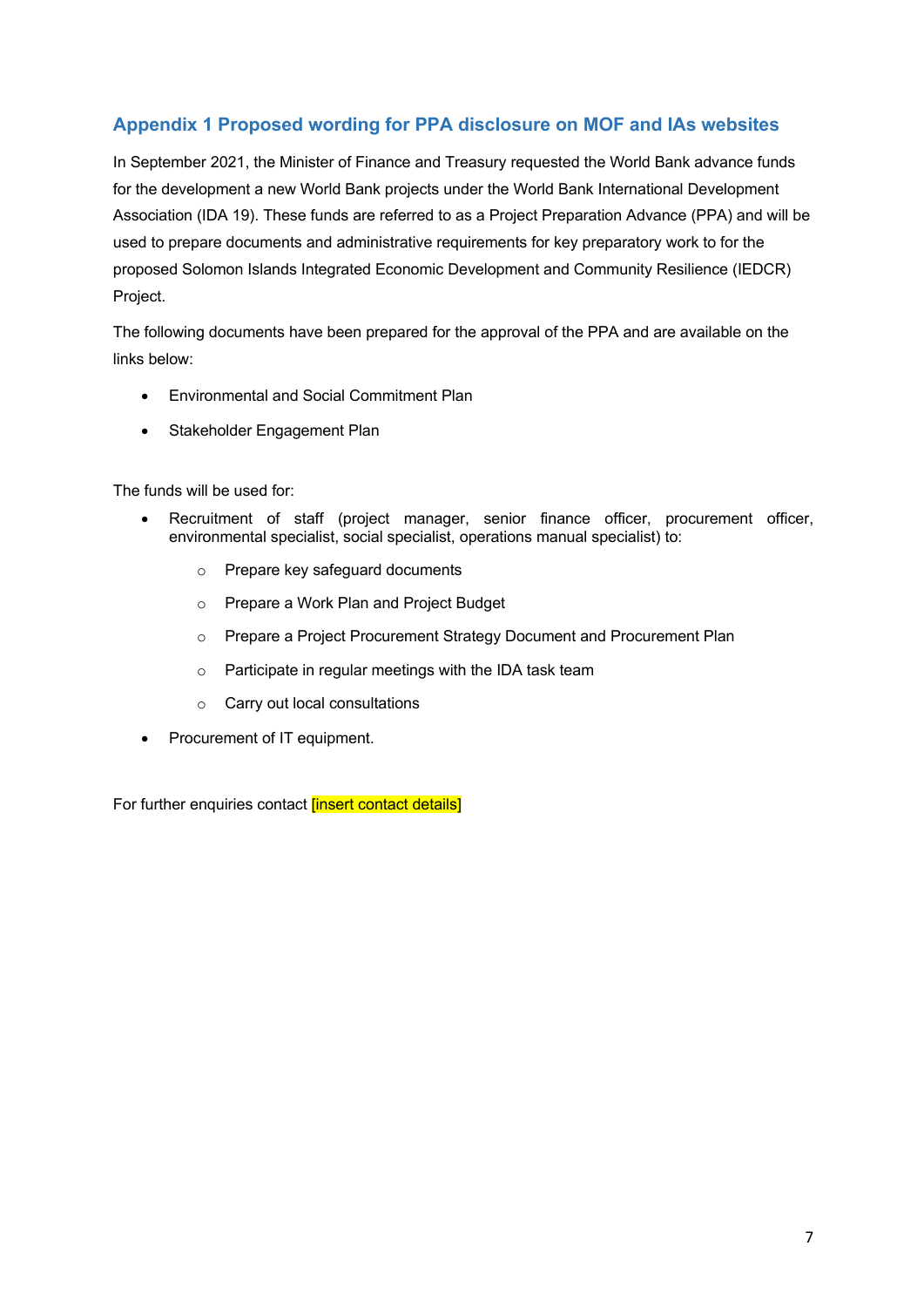## **Appendix 2 Grievance Redress Mechanism (GRM)**

#### **Enquiries and complaints**

All World Bank projects require a Grievance Redress Mechanism (GRM) that allows affected people/beneficiaries, project staff/volunteers and other stakeholders to provide feedback or to seek satisfactory resolution to grievances they may have in relation to implementation of the Project and its activities. The GRM helps to ensure that the rights and interests of affected people/beneficiaries are protected, and concerns are adequately addressed. The grievance process is based upon the premise that it imposes no cost to those raising the grievances (i.e., complainants); that concerns arising from project implementation are adequately addressed in a timely manner; and that participation in the grievance process does not preclude pursuit of legal remedies under national law. It acknowledges the World Bank's commitment to "do no harm".

The grievance mechanism involves the following:

**Stage 1:** Any person seeking further information or has a complaint can make enquiries directly to the Solomon Islands Government (SIG) through the *[insert contact]*. The *[insert contact]* will seek to provide the relevant information or discuss the issue directly. Response to general enquires and low-level complaints that have not gone to Stage 2 should be responded to within 3 days.

**Stage 2:** If the information received or the resolution of the complaint is not satisfactory the person can submit a formal complaint/enquiry utilising Form A (insert hyperlink to complaint form). This Form will be reviewed by [insert contact] for action and a response letter sent from the MOF to the complainant (Form B below). A response from the [insert contact] with proposed strategies to resolve the issue or with the required information will be sent to the person within 10 days of receipt by the linsert contactl.

**Stage 3:** If the person is not dissatisfied with the stage 2 process, the [insert contact] will establish a review committee to assess and discuss the issue with the person making the complaint or enquiry to develop an agreed resolution. Discussions and resolution to be undertaken within 14 days of receipt.

**Stage 4:** If the aggrieved person is still dissatisfied following review by the grievance committee, the case may be referred to legal proceedings in accordance with national laws and procedures.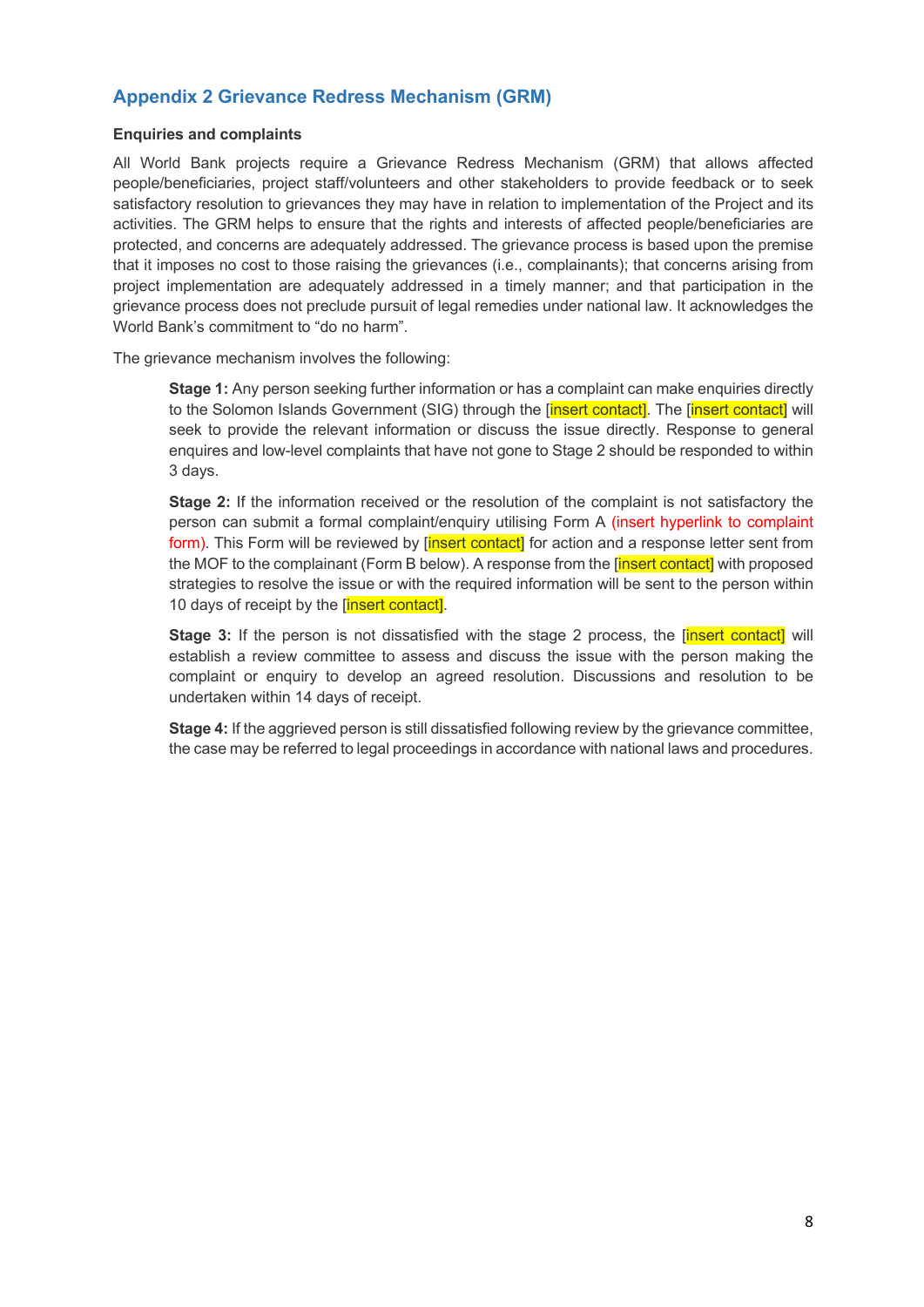# **COMPLAINT FORM (Form A)**

| Name of Person Making the Complaint (information is optional and always treated as confidential) |                                                                                                                                                               |                                                                                        |                                                                                                                  |                                                                                             |  |
|--------------------------------------------------------------------------------------------------|---------------------------------------------------------------------------------------------------------------------------------------------------------------|----------------------------------------------------------------------------------------|------------------------------------------------------------------------------------------------------------------|---------------------------------------------------------------------------------------------|--|
|                                                                                                  |                                                                                                                                                               |                                                                                        |                                                                                                                  |                                                                                             |  |
| E-mail                                                                                           | Address or contact information for Person Making the Complaint (information is optional and confidential)                                                     |                                                                                        |                                                                                                                  |                                                                                             |  |
| Phone<br>Address                                                                                 |                                                                                                                                                               |                                                                                        |                                                                                                                  |                                                                                             |  |
| Location where complaint/problem occurred (write in)                                             |                                                                                                                                                               |                                                                                        |                                                                                                                  |                                                                                             |  |
|                                                                                                  |                                                                                                                                                               |                                                                                        |                                                                                                                  |                                                                                             |  |
|                                                                                                  |                                                                                                                                                               |                                                                                        |                                                                                                                  |                                                                                             |  |
| <b>Category of Complaint</b>                                                                     |                                                                                                                                                               |                                                                                        |                                                                                                                  |                                                                                             |  |
| o Environmental, including<br>waste, noise, dust and water<br>runoff/pollution                   | o Social including gender,<br>labour, community health and<br>safety (including traffic) and<br>child safety                                                  | o Grievances regarding worker<br>health and safety and<br>behaviour of workers on-site | o Grievances regarding the<br>misuse of funds/lack of<br>transparency, or other financial<br>management concerns | o Grievances regarding abuse<br>of power/intervention by project<br>or government officials |  |
| o Other (describe)                                                                               |                                                                                                                                                               |                                                                                        |                                                                                                                  |                                                                                             |  |
|                                                                                                  |                                                                                                                                                               |                                                                                        |                                                                                                                  |                                                                                             |  |
|                                                                                                  | Brief Description of Complaint (provide as much detail and facts as possible attach additional pages if required)                                             |                                                                                        |                                                                                                                  |                                                                                             |  |
|                                                                                                  |                                                                                                                                                               |                                                                                        |                                                                                                                  |                                                                                             |  |
|                                                                                                  |                                                                                                                                                               |                                                                                        |                                                                                                                  |                                                                                             |  |
|                                                                                                  |                                                                                                                                                               |                                                                                        |                                                                                                                  |                                                                                             |  |
|                                                                                                  |                                                                                                                                                               |                                                                                        |                                                                                                                  |                                                                                             |  |
|                                                                                                  | Please include any other information that you consider relevant, other matters or facts, including supporting documents (attach additional pages if required) |                                                                                        |                                                                                                                  |                                                                                             |  |
|                                                                                                  |                                                                                                                                                               |                                                                                        |                                                                                                                  |                                                                                             |  |
|                                                                                                  |                                                                                                                                                               |                                                                                        |                                                                                                                  |                                                                                             |  |
|                                                                                                  |                                                                                                                                                               |                                                                                        |                                                                                                                  |                                                                                             |  |
|                                                                                                  |                                                                                                                                                               |                                                                                        |                                                                                                                  |                                                                                             |  |
| Do you request that identity be kept confidential?                                               |                                                                                                                                                               |                                                                                        |                                                                                                                  |                                                                                             |  |
| o No<br>oYes                                                                                     |                                                                                                                                                               |                                                                                        |                                                                                                                  |                                                                                             |  |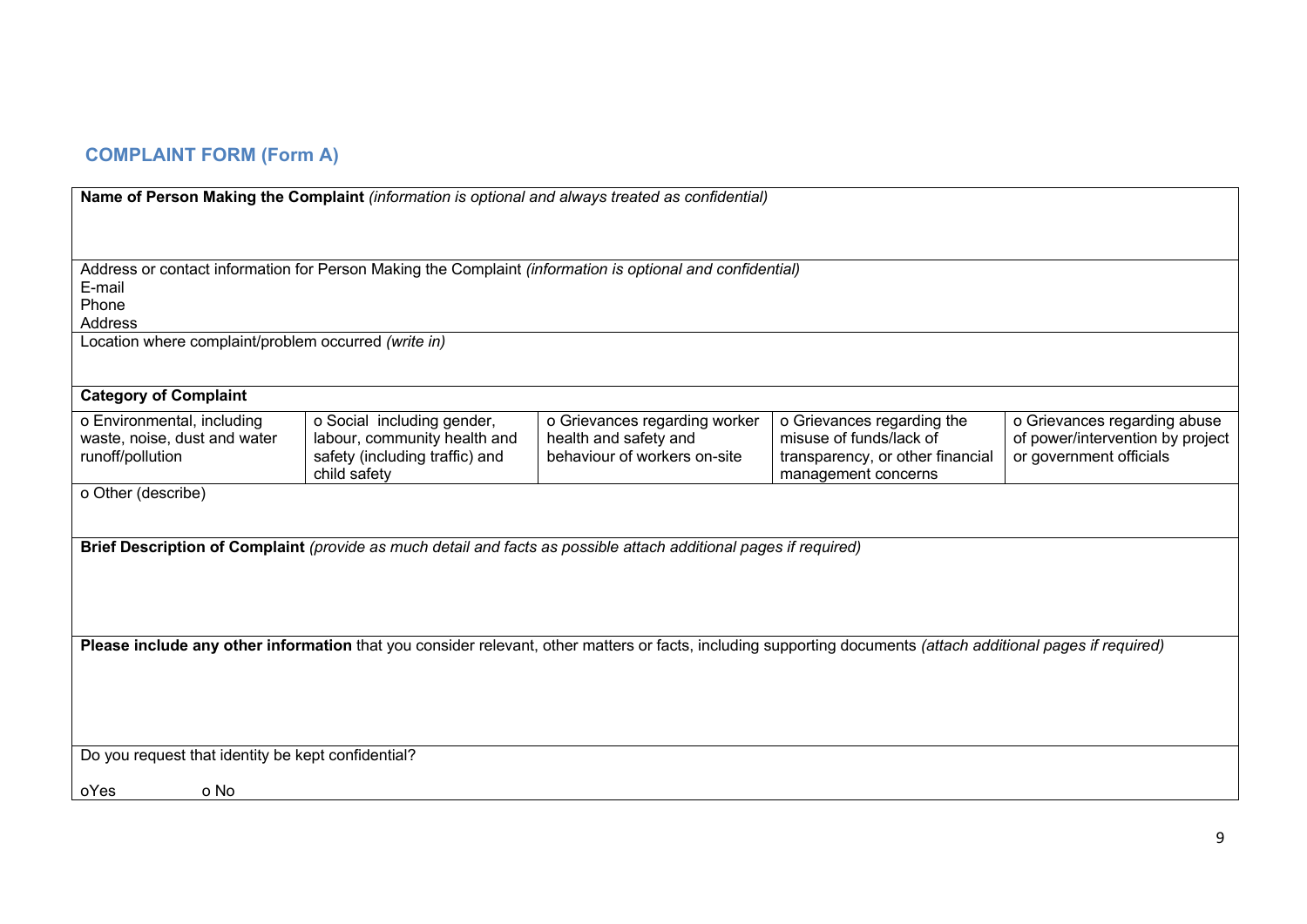**Have you previously raised your complaint** with the on-site Manager or others?

oYes *(if YES, please provide the following)*

- When, how and with whom the issues were raised
- Please describe any response received from and/or any actions taken by the NCU level grievance mechanism. Please also explain why the response or actions taken are not satisfactory

oNo *(if NO, why not?)*

**Complaint Recipient** *(names will be disclosed as needed, in order to ensure transparency)*

| <b>Name</b> | .<br>osition/Organization<br><b>Doc</b> | <b>Contact number</b> | <b>E-mail address</b> |
|-------------|-----------------------------------------|-----------------------|-----------------------|
|             |                                         |                       |                       |
|             |                                         |                       |                       |

**Signature of the person making the complaint<br>
Signature Complaint Complaint Complaint Complaint Complaint Complaint to<br>
Signature Complaint Complaint Complaint Complaint Complaint Complaint Complaint Complaint Complaint C** 

**Grievance Redress Mechanism** [insert contact] Email *(insert)* Date: Phone *(insert)* Phone *(insert)* 

*Complaints may be submitted by phone, e-mail on our website (insert URL) or hand delivered*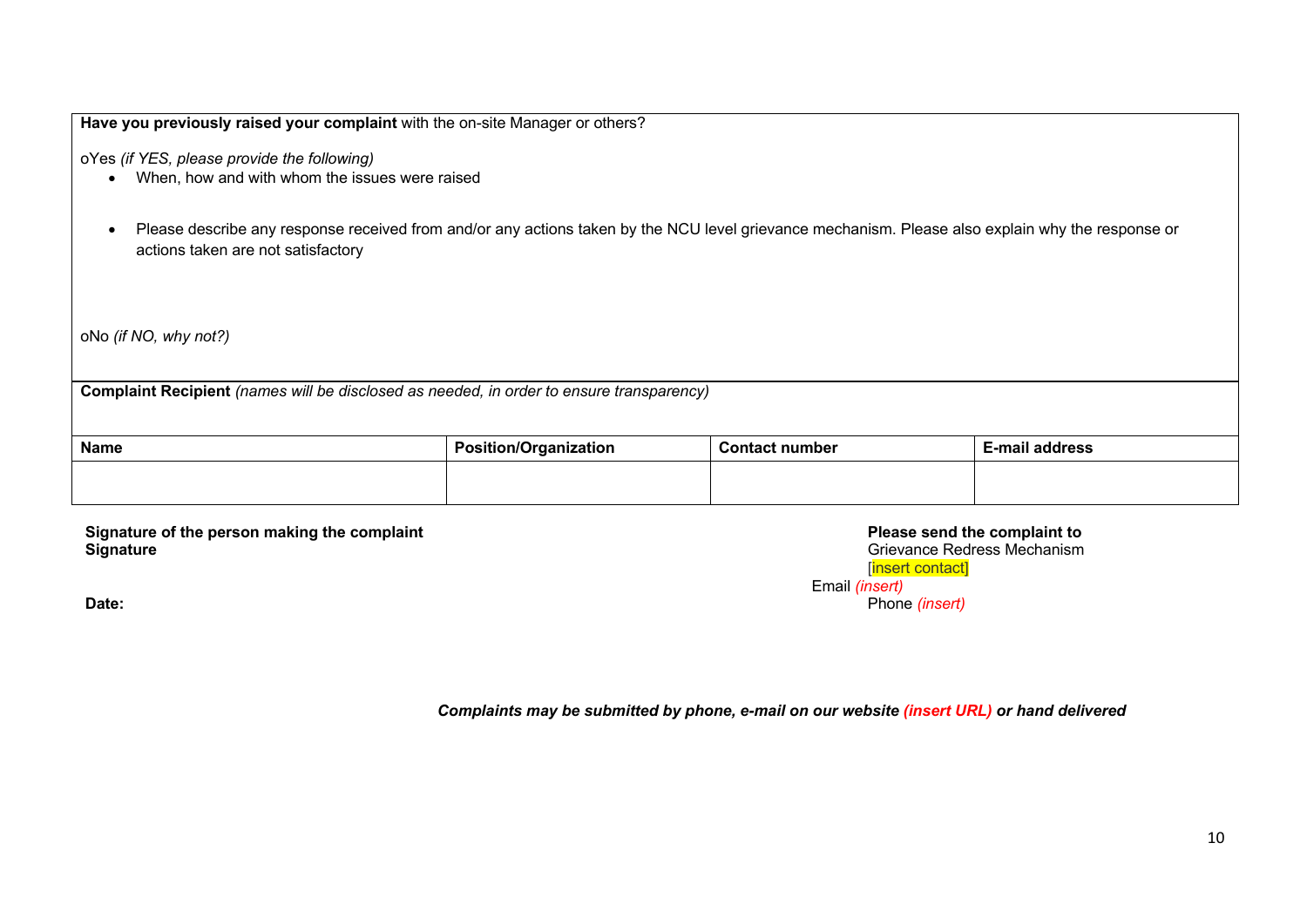## **GRIEVANCE ACKNOWLEDGEMENT (Form B + letter)**

This form is to be completed by the GRM focal person and delivered to the complainant with a standard relevant Ministry letter.

| Date grievance received                                                                                       |                                                                                                                                                                                                                                                                                                                                                                                                                                                                                                           |  | Initial contact for complaint |                                                                                                  |  |  |
|---------------------------------------------------------------------------------------------------------------|-----------------------------------------------------------------------------------------------------------------------------------------------------------------------------------------------------------------------------------------------------------------------------------------------------------------------------------------------------------------------------------------------------------------------------------------------------------------------------------------------------------|--|-------------------------------|--------------------------------------------------------------------------------------------------|--|--|
| Grievance log #                                                                                               |                                                                                                                                                                                                                                                                                                                                                                                                                                                                                                           |  |                               |                                                                                                  |  |  |
|                                                                                                               | <b>Was Form A completed?</b> (check $\sqrt{ }$ ) $\Box$ Yes $\Box$ No                                                                                                                                                                                                                                                                                                                                                                                                                                     |  |                               |                                                                                                  |  |  |
|                                                                                                               | Grievance Received (check $\sqrt{ }$ )                                                                                                                                                                                                                                                                                                                                                                                                                                                                    |  |                               |                                                                                                  |  |  |
|                                                                                                               |                                                                                                                                                                                                                                                                                                                                                                                                                                                                                                           |  |                               | □ In person □ Telephone □ E-mail □ Phone Text Message □ Project Website □ Other                  |  |  |
| If other describe                                                                                             |                                                                                                                                                                                                                                                                                                                                                                                                                                                                                                           |  |                               |                                                                                                  |  |  |
| <b>Category of complaint</b>                                                                                  |                                                                                                                                                                                                                                                                                                                                                                                                                                                                                                           |  |                               |                                                                                                  |  |  |
| O<br>Environmental<br>risk<br>management,<br>including<br>waste, noise,<br>dust and water<br>runoff/pollution | o Social risk<br>o Grievances<br>o Grievances<br>o Grievances<br>regarding abuse<br>management<br>regarding<br>regarding the<br>worker health<br>misuse of<br>including<br>of<br>funds/lack of<br>power/intervention<br>gender,<br>and safety<br>labour,<br>and<br>transparency,<br>by project or<br>behaviour of<br>community<br>or other<br>government<br>health and<br>financial<br>officials<br>workers on-<br>safety<br>site<br>management<br>(including<br>concerns<br>traffic) and<br>child safety |  |                               |                                                                                                  |  |  |
| o Other (describe)                                                                                            |                                                                                                                                                                                                                                                                                                                                                                                                                                                                                                           |  |                               |                                                                                                  |  |  |
| Name of complainant (information is optional and always treated as confidential)                              |                                                                                                                                                                                                                                                                                                                                                                                                                                                                                                           |  |                               |                                                                                                  |  |  |
|                                                                                                               |                                                                                                                                                                                                                                                                                                                                                                                                                                                                                                           |  |                               | Contact information for the Person Raising Grievance: (information is optional and confidential) |  |  |
| <b>Address</b>                                                                                                |                                                                                                                                                                                                                                                                                                                                                                                                                                                                                                           |  |                               |                                                                                                  |  |  |
| <b>Phone</b>                                                                                                  |                                                                                                                                                                                                                                                                                                                                                                                                                                                                                                           |  |                               |                                                                                                  |  |  |
| <b>Email</b>                                                                                                  |                                                                                                                                                                                                                                                                                                                                                                                                                                                                                                           |  |                               |                                                                                                  |  |  |
| Deadline for Response (15 days from date grievance received)                                                  |                                                                                                                                                                                                                                                                                                                                                                                                                                                                                                           |  |                               |                                                                                                  |  |  |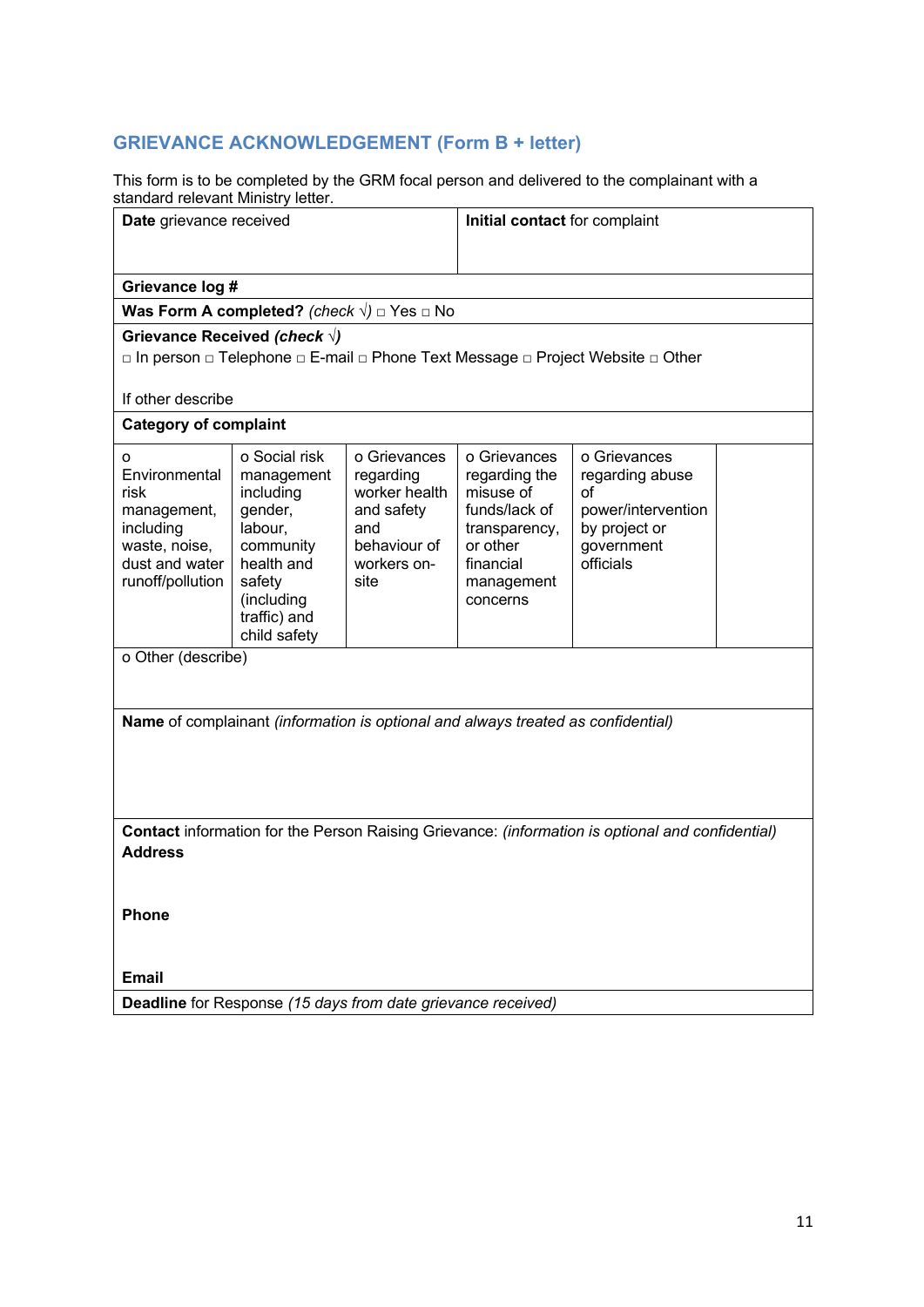#### **Reference No.:** *Type reference number* **Date:** *Type the date*

*Type recipient's name*., *Type recipient's title*., *Type recipient's address*.

*Type the salutation*,

#### **Re:** *Your complaint received insert date regarding insert issue*

*Type body of letter.* 

*"All correspondences shall be as courteous, brief and concise as possible. Simple and everyday words shall be used where possible. Previous relevant correspondences or any relevant law, regulation, ruling shall also be quoted" (PSC Policy Manual, 2006)*

*Type closing*,

*Type your name for* **CEO for** *Insert*

 $\mathcal{L}$  , we can also the set of the set of the set of the set of the set of the set of the set of the set of the set of the set of the set of the set of the set of the set of the set of the set of the set of the set of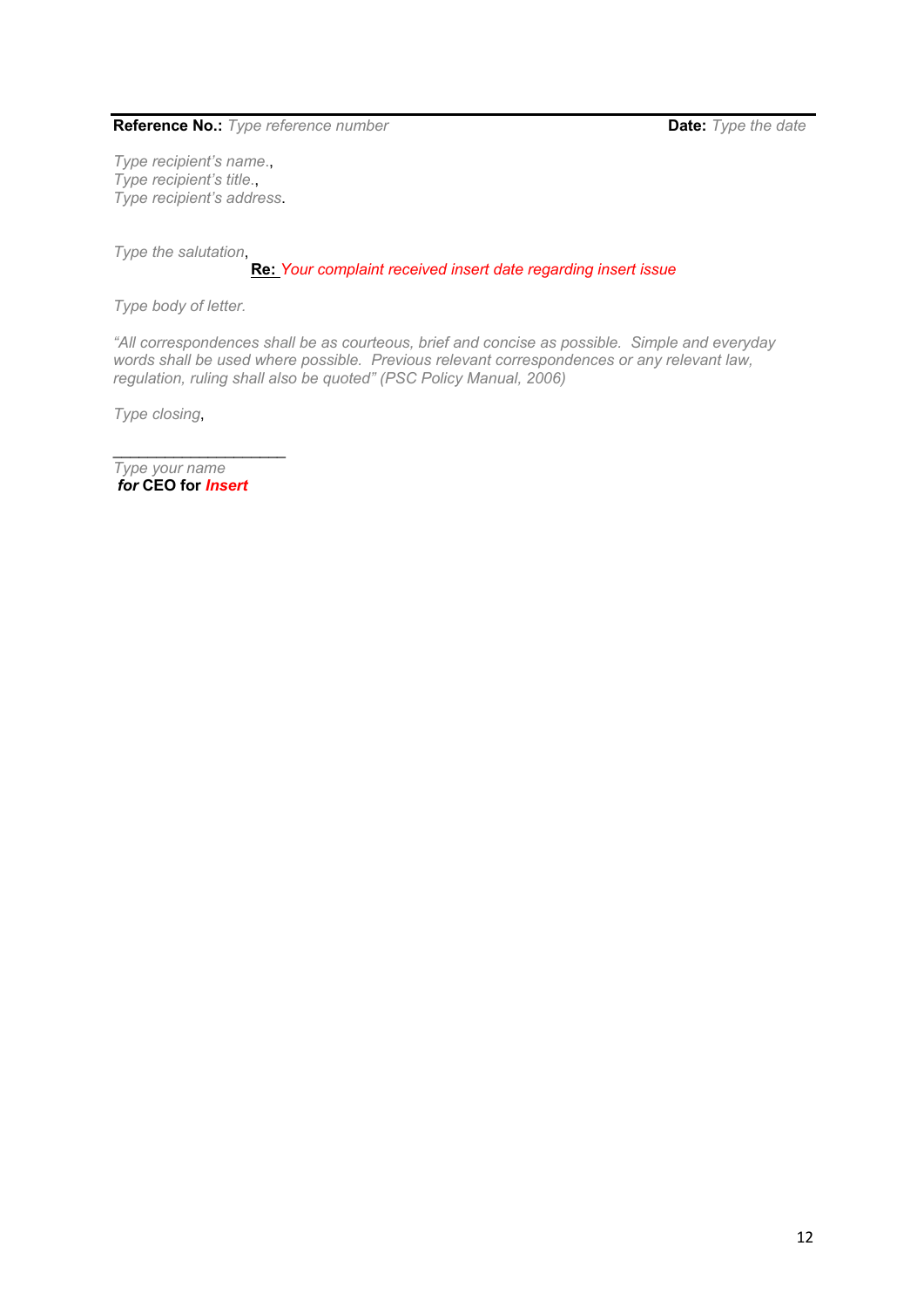## **Appendix 3 Code of Conduct**

The following Code of Conduct (COC) must be read and understood by all managers, workers and subcontractors being engaged under PPA funding:

I, *individuals name*, acknowledge that adhering to the provisions as detailed in this COC and following any of the Project's Environmental, Social or Health (ESH) or Occupation Health and Safety (OHS) provisions is important.

The Client considers that failure to follow the COC, EHS or OHS standards - constitute acts of gross misconduct and are therefore grounds for sanctions, penalties or potential termination of employment. I agree that while working on the Project I will:

- 1. If undertaking work related travel within the Solomon Islands outside of Honiara, complete a Travel Safety Plan.
- 2. Attend and actively participate in any induction or training required for OHS or sexual harassment and GBV (Gender Based Violence), as requested by my employer.
- 3. Will wear my personal protective equipment (PPE) at all times when required at project sites or engaged in project related activities where PPE may be required.
- 4. Implement any OHS on-site requirements.
- 5. Not drink alcohol or use narcotics or other substances which can impair faculties and potentially cause incidents, before or during work activities.
- 6. Consent to a Police background check if required.
- 7. Treat women, children (persons under the age of 18), and men with respect regardless of race, colour, language, religion, political or other opinion, national, ethnic or social origin, property, disability, birth or other status.
- 8. Not use language or behaviour towards women, children or men that is inappropriate, harassing, abusive, sexually provocative, demeaning or culturally inappropriate.
- 9. Not engage in sexual harassment—for instance, making unwelcome sexual advances, requests for sexual favours, and other verbal or physical conduct, of a sexual nature, including subtle acts of such behaviour (e.g., looking somebody up and down; kissing, howling or smacking sounds; hanging around somebody; whistling and catcalls; giving personal gifts; making comments about somebody's sex life; etc.).
- 10. Not engage in sexual favours—for instance, making promises or favourable treatment dependent on sexual acts—or other forms of humiliating, degrading or exploitative behaviour.
- 11. Not participate in sexual contact or activity with children—including grooming, or contact through digital media. Mistaken belief regarding the age of a child is not a defence. Consent from the child is also not a defence or excuse.
- 12. Unless there is the full consent<sup>1</sup> by all parties involved, I will not have sexual interactions with members of the surrounding communities. This includes relationships involving the withholding or

 $1$  Consent is defined as the informed choice underlying an individual's free and voluntary intention, acceptance or agreement to do something. No consent can be found when such acceptance or agreement is obtained using threats, force or other forms of coercion, abduction, fraud, deception, or misrepresentation. In accordance with the United Nations Convention on the Rights of the Child, the World Bank considers that consent cannot be given by children under the age of 18, even if national legislation of the country into which the Code of Conduct is introduced has a lower age. Mistaken belief regarding the age of the child and consent from the child is not a defence.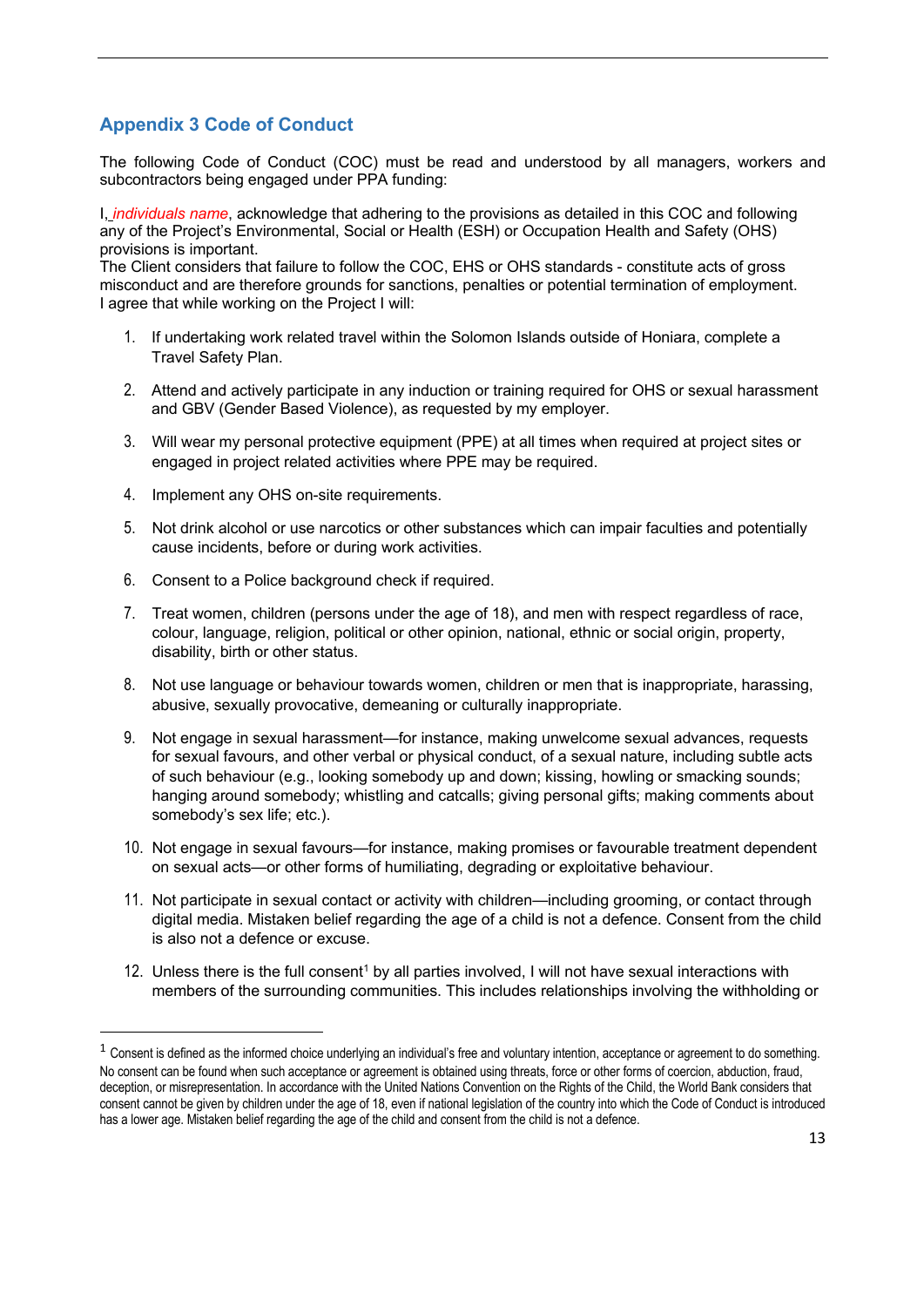promise of actual provision of benefit (monetary or non- monetary) to community members in exchange for sex—such sexual activity is considered "non-consensual" within the scope of this COC.

13. Report to my manager any suspected or actual GBV or VAC (Violence against Children) by a fellow worker, whether employed by my company or not, or any breaches of this COC.

With regard to children under the age of 18:

- 14. Wherever possible, ensure that another adult is present when working in the proximity of children.
- 15. Not invite unaccompanied children unrelated to my family into my home, or the works site unless they are at immediate risk of injury or in physical danger.
- 16. Not use any computers, mobile phones, video and digital cameras or any other medium to exploit or harass children or to access child pornography.
- 17. Refrain from physical punishment or discipline of children.
- 18. Refrain from hiring children for domestic or other labour below the minimum age of 14 unless national law specifies a higher age, or which places them at significant risk of injury.
- 19. Comply with all relevant local legislation, including labour laws in relation to child labour and World Bank's Environmental and Social Framework on child labour and minimum age.

#### **Sanctions**

I understand that if I breach this COC, my employer will take disciplinary action which could include:

- a) Informal warning.
- b) Formal warning.
- c) Additional Training.
- d) Loss of up to one week's salary.
- e) Suspension of employment (without payment of salary), for a minimum period of 1 month up to a maximum of 6 months.
- f) Termination of employment.
- g) Report to the Police if warranted.

*I understand that it is my responsibility to ensure that the environmental and social, provisions within the COC are met. That I will adhere to the any additional OHS and EHS management detailed by the Project or the World Bank. I do hereby acknowledge that I have read the aforementioned COC, do agree to comply with the standards contained therein and understand my roles and responsibilities to prevent and respond to COC and OHS issues. I understand that any action inconsistent with this COC or failure to act mandated by this COC may result in disciplinary action and may affect my ongoing employment.*

**Signature:**

**Printed Name:**

**Date:**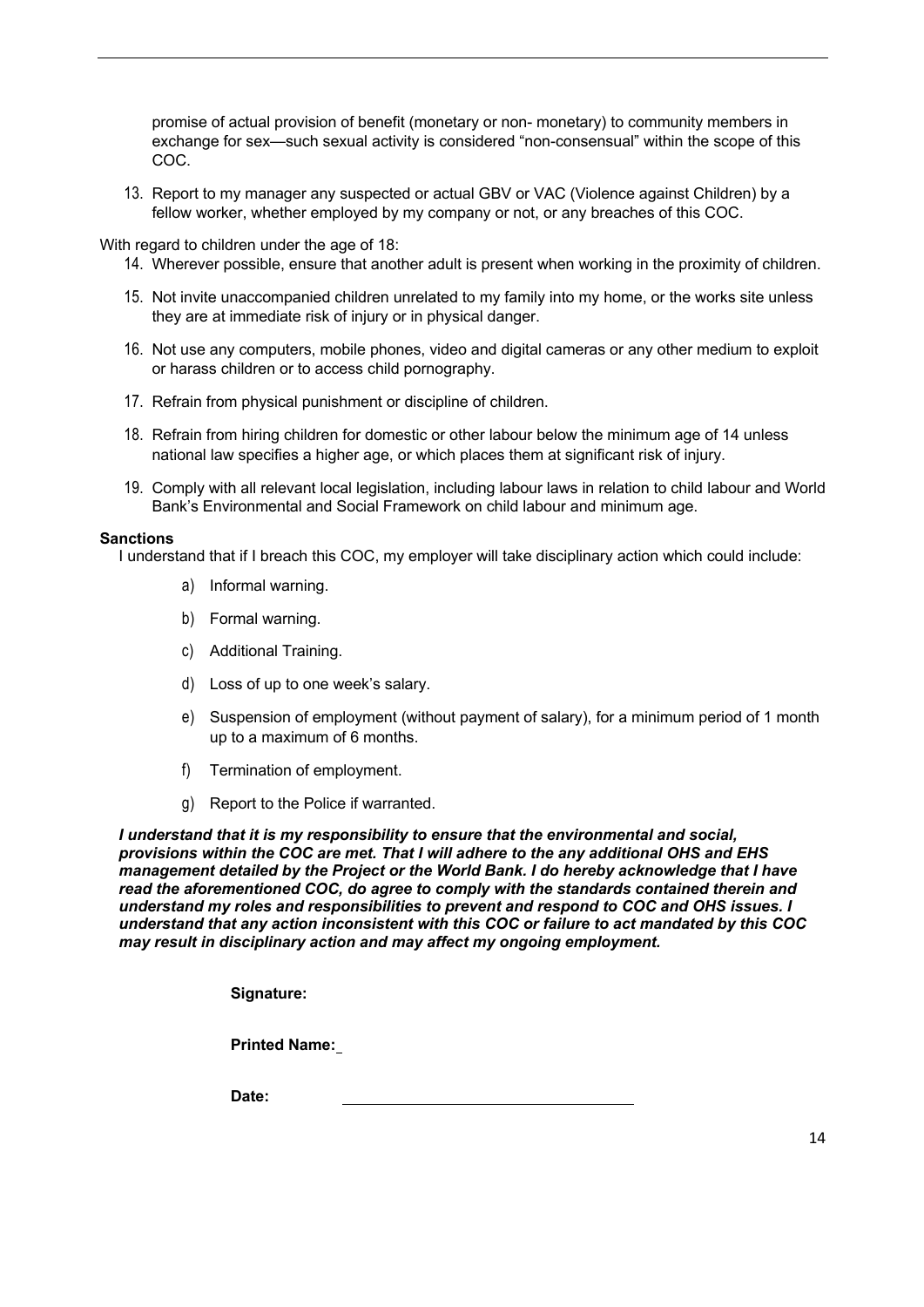## **Appendix 4 Example of a Travel Safety Plan**

Project No: Principal Destination: Reason for Trip: TRAVELLER:

| Name | <b>Mobile</b> | Email | Passport<br>No/Country of<br><b>Issue</b> | <b>Satellite Phone</b><br>No &/ or Spot<br>Messenger No.<br><b>if Required</b><br>(ensure proven<br>form of<br>communication) | Other - Skype,<br>Viber,<br>Facebook,<br>Twitter etc. |
|------|---------------|-------|-------------------------------------------|-------------------------------------------------------------------------------------------------------------------------------|-------------------------------------------------------|
|      |               |       |                                           |                                                                                                                               |                                                       |

**HOME OFFICE CONTACTS (two contacts needed for High Risk Destinations)**

| Role / Responsibility Name | Email | <b>Contact Mobile 6ther</b> |  |
|----------------------------|-------|-----------------------------|--|
|                            |       |                             |  |
|                            |       |                             |  |
|                            |       |                             |  |
|                            |       |                             |  |
|                            |       |                             |  |

**EMERGENCY CONTACT – PARTNER/FAMILY (Nominate next of kin who are not travelling with you)**

| Name | <b>Mobile</b> | Home and/or Work<br><b>Phone</b> | Email | <b>Other</b> |
|------|---------------|----------------------------------|-------|--------------|
|      |               |                                  |       |              |

**CLIENT CONTACTS** 

| Role | <b>Name</b> | Email | Phone / Mobile | <b>Other</b> |
|------|-------------|-------|----------------|--------------|
|      |             |       |                |              |
|      |             |       |                |              |

#### **ATTACHMENTS**

#### **TRAVEL ITINERARY – TRANSPORT – ACCOMMODATION**

| <b>Date</b><br>and<br>time:          | <b>From</b>                               | To                                        | Airline                                   | Airline<br><b>Security</b><br>Rating      | <b>Accom</b><br>m<br>organise<br>d by<br>destinati<br>on<br>country<br>or client | Hotel<br>name                             | <b>Check</b><br>out date | <b>ISOS</b><br><b>Medical</b><br>Rating   | <b>ISOS</b><br><b>Security</b><br>Rating  |
|--------------------------------------|-------------------------------------------|-------------------------------------------|-------------------------------------------|-------------------------------------------|----------------------------------------------------------------------------------|-------------------------------------------|--------------------------|-------------------------------------------|-------------------------------------------|
| Click<br>here to<br>enter a<br>date. | <b>Click</b><br>here to<br>enter<br>text. | <b>Click</b><br>here to<br>enter<br>text. | <b>Click</b><br>here to<br>enter<br>text. | <b>Click</b><br>here to<br>enter<br>text. |                                                                                  | <b>Click</b><br>here to<br>enter<br>text. |                          | <b>Click</b><br>here to<br>enter<br>text. | <b>Click</b><br>here to<br>enter<br>text. |
|                                      |                                           |                                           |                                           |                                           |                                                                                  |                                           |                          |                                           |                                           |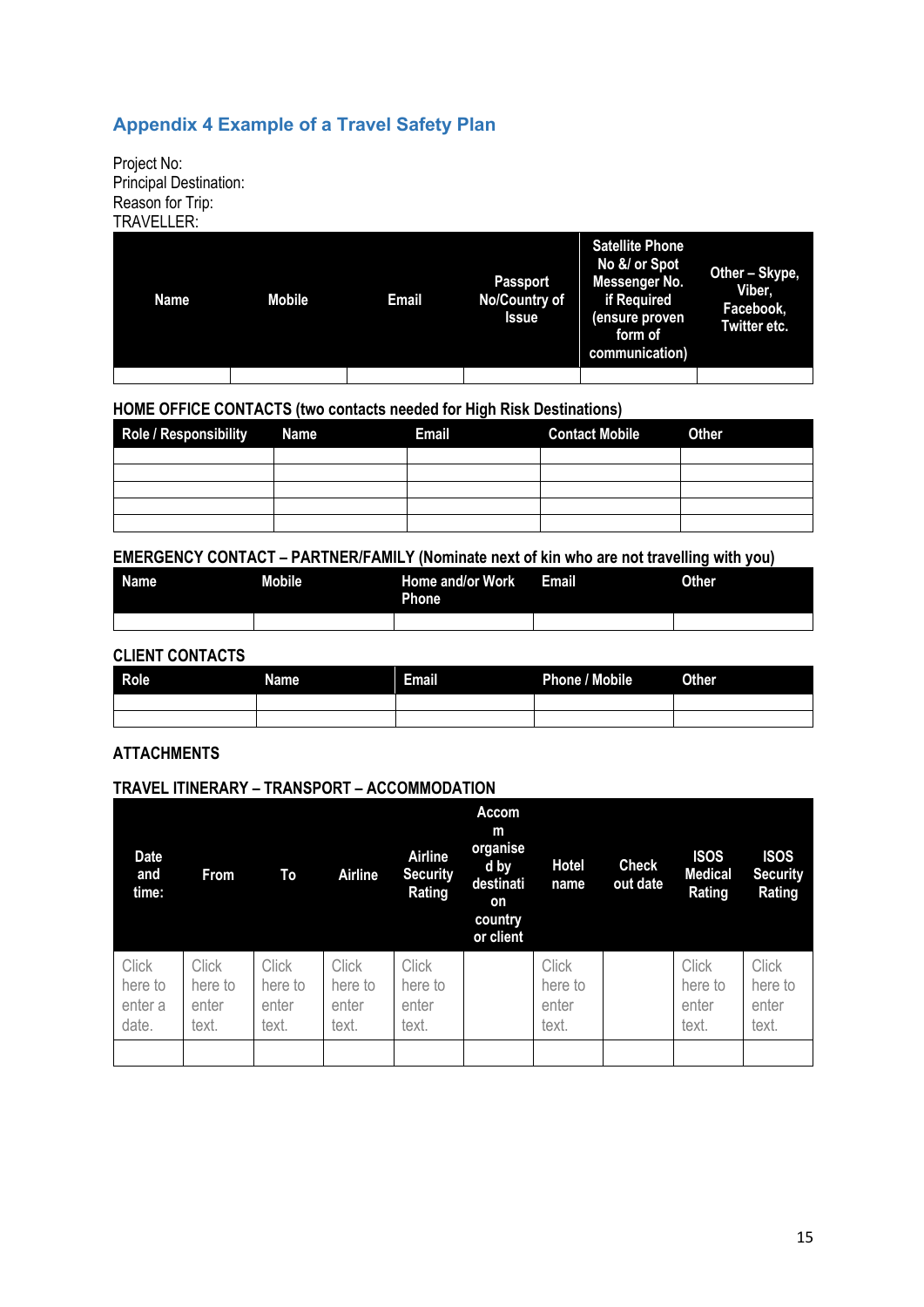| <b>Itinerary</b> |          |                   |                    |                                  |                            |
|------------------|----------|-------------------|--------------------|----------------------------------|----------------------------|
| <b>Date</b>      | Location | <b>Air Travel</b> | <b>Road Travel</b> | <b>Accommoda</b> Meeting<br>tion | <b>Meeting</b><br>location |
| Trip 1           |          |                   |                    |                                  |                            |
|                  |          |                   |                    |                                  |                            |
|                  |          |                   |                    |                                  |                            |
| Trip 2           |          |                   |                    |                                  |                            |
|                  |          |                   |                    |                                  |                            |
|                  |          |                   |                    |                                  |                            |
| Trip 3           |          |                   |                    |                                  |                            |
|                  |          |                   |                    |                                  |                            |
|                  |          |                   |                    |                                  |                            |
|                  |          |                   |                    |                                  |                            |

## **SECURITY ASSESSMENT & MITIGATION MEASURES**

Controls & Procedures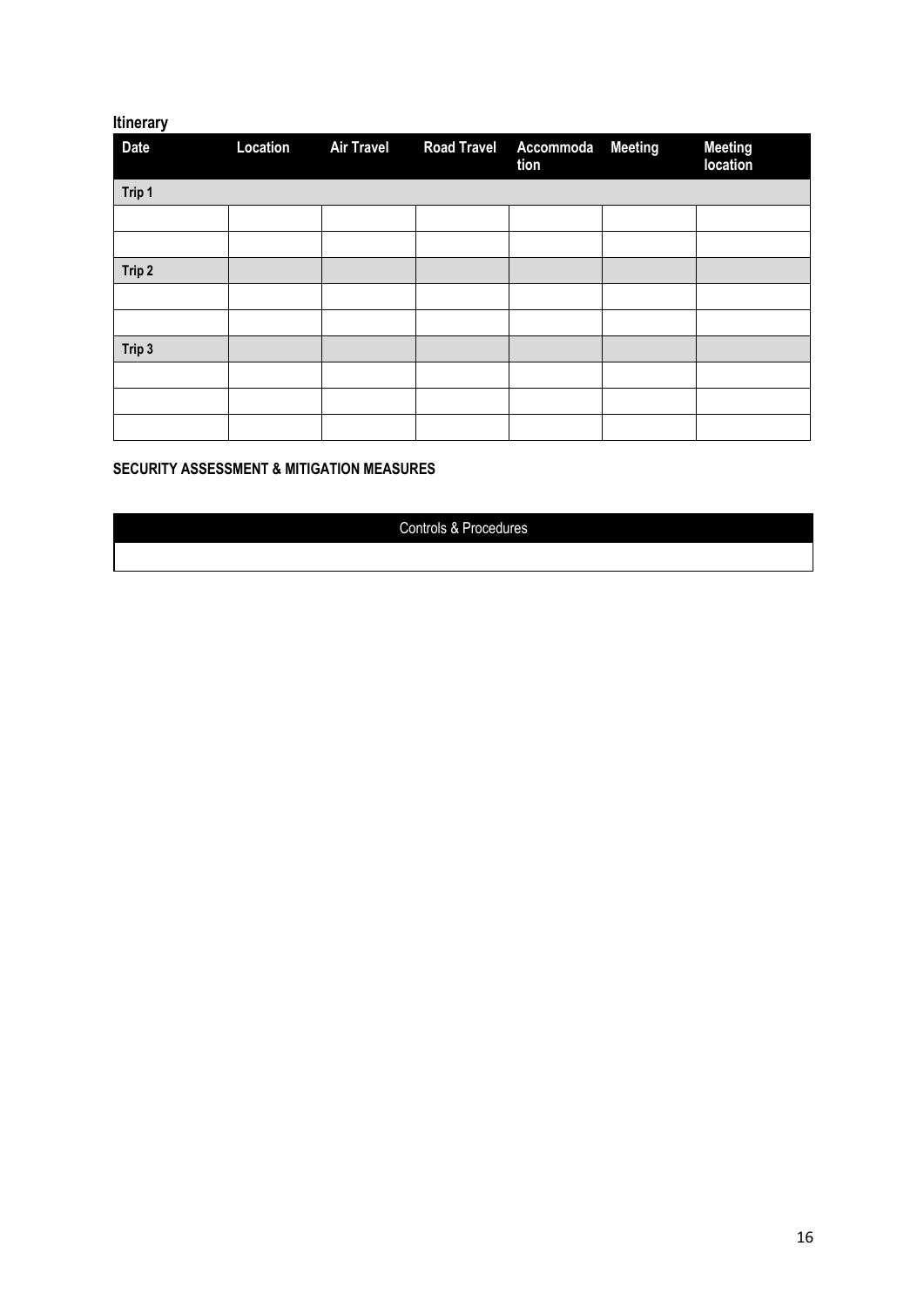### **TRAVEL PLAN RISK ASSESSMENT**

|         | <b>HAZARD CATEGORIES (USE THE</b>                                                                            | <b>YES</b> | <b>NO</b> | <b>METHODS OF CONTROL for any</b><br><b>RED items (refer travel risk</b> |            | <b>IS THE RISK</b><br><b>ACCEPTABLE?</b> |
|---------|--------------------------------------------------------------------------------------------------------------|------------|-----------|--------------------------------------------------------------------------|------------|------------------------------------------|
|         | <b>QUESTIONS AS A PROMPT)</b>                                                                                |            |           | assessment quide)                                                        | <b>YES</b> | <b>NO</b>                                |
|         | 1. Information from SOS Security and Medical Assessments                                                     |            |           |                                                                          |            |                                          |
| $\circ$ | Is there an elevated threat of terrorist<br>attack?                                                          |            |           |                                                                          |            |                                          |
| $\circ$ | Is there a disease outbreak<br>(epidemic)?                                                                   |            |           |                                                                          |            |                                          |
| $\circ$ | Has there been a natural disaster (e.g.<br>earth quake, tsunami) or is the country<br>politically unstable?  |            |           |                                                                          |            |                                          |
|         | 2. General Travel/Location Assessment                                                                        |            |           |                                                                          |            |                                          |
| $\circ$ | Is the area being visited noted for high<br>crime rates?                                                     |            |           |                                                                          |            |                                          |
| $\circ$ | Is the area being visited very hot / very<br>cold?                                                           |            |           |                                                                          |            |                                          |
| $\circ$ | Is it likely that drinking water or food<br>may cause illness?                                               |            |           |                                                                          |            |                                          |
| $\circ$ | Do you have travel arranged to / from /<br>within the area being visited?                                    |            |           |                                                                          |            |                                          |
| $\circ$ | Is the area being visited subject to<br>natural disasters (earthquakes,<br>cyclones, flooding)?              |            |           |                                                                          |            |                                          |
| $\circ$ | Do you have accommodation arranged<br>during the trip?                                                       |            |           |                                                                          |            |                                          |
| $\circ$ | Are you aware of the destinations' local<br>customs / traditions?                                            |            |           |                                                                          |            |                                          |
| $\circ$ | Is there a travel procedure to and from<br>site/location?                                                    |            |           |                                                                          |            |                                          |
| $\circ$ | Does the site/location have adequate<br>medivac or emergency evacuation<br>arrangements?                     |            |           |                                                                          |            |                                          |
| $\circ$ | Have you contacted the Project<br>Manager to advise of travel details?                                       |            |           |                                                                          |            |                                          |
|         | 3. Communication                                                                                             |            |           |                                                                          |            |                                          |
| $\circ$ | Does the destination have restrictions<br>on communications access?                                          |            |           |                                                                          |            |                                          |
| $\circ$ | Are you carrying a mobile with<br>international roaming?                                                     |            |           |                                                                          |            |                                          |
| $\circ$ | Will you have constant access to your<br>mobile phone service?                                               |            |           |                                                                          |            |                                          |
| $\circ$ | Are you carrying a backup<br>communication system?                                                           |            |           |                                                                          |            |                                          |
|         | 4. Flights within the country                                                                                |            |           |                                                                          |            |                                          |
| $\circ$ | Is the airline company being used<br>acceptable to your company? (airline<br>rating of 1 or 2 is acceptable) |            |           |                                                                          |            |                                          |
| $\circ$ | Are there helicopter flights or flights on<br>single engine aircraft?                                        |            |           |                                                                          |            |                                          |